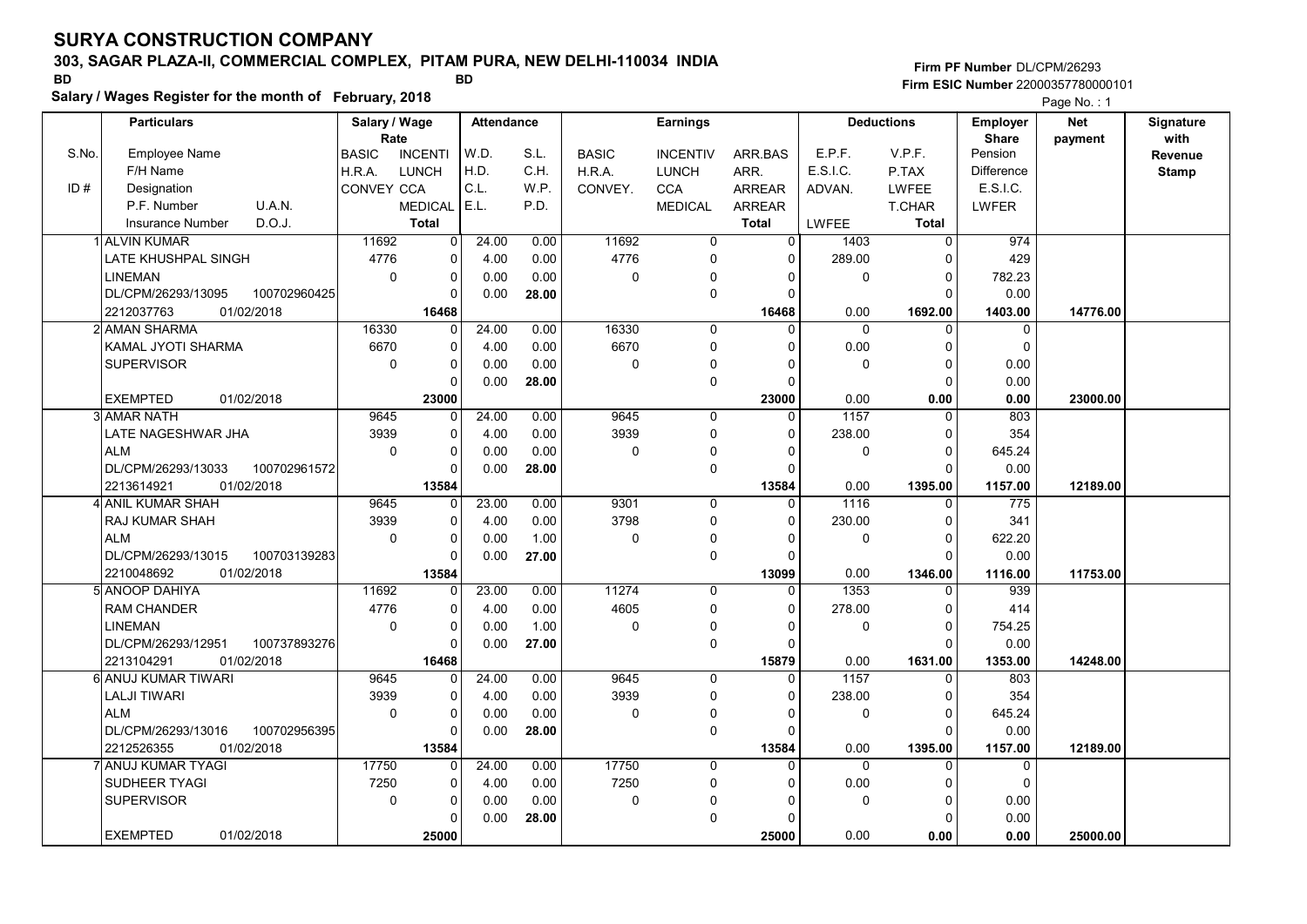# 303, SAGAR PLAZA-II, COMMERCIAL COMPLEX, PITAM PURA, NEW DELHI-110034 INDIA

Salary / Wages Register for the month of February, 2018

### Firm PF Number DL/CPM/26293 Firm ESIC Number <sup>22000357780000101</sup> BD BD

|       | <b>Particulars</b>       |              | Salary / Wage        |                | <b>Attendance</b> |       |                     | <b>Earnings</b> |                |              | <b>Deductions</b> | <b>Employer</b>         | <b>Net</b> | Signature       |
|-------|--------------------------|--------------|----------------------|----------------|-------------------|-------|---------------------|-----------------|----------------|--------------|-------------------|-------------------------|------------|-----------------|
| S.No. | Employee Name            |              | Rate<br><b>BASIC</b> | <b>INCENTI</b> | W.D.              | S.L.  | <b>BASIC</b>        | <b>INCENTIV</b> | ARR.BAS        | E.P.F.       | V.P.F.            | <b>Share</b><br>Pension | payment    | with<br>Revenue |
|       | F/H Name                 |              | H.R.A.               | <b>LUNCH</b>   | H.D.              | C.H.  | H.R.A.              | <b>LUNCH</b>    | ARR.           | E.S.I.C.     | P.TAX             | <b>Difference</b>       |            | <b>Stamp</b>    |
| ID#   | Designation              |              | <b>CONVEY CCA</b>    |                | C.L.              | W.P.  | CONVEY.             | <b>CCA</b>      | <b>ARREAR</b>  | ADVAN.       | LWFEE             | E.S.I.C.                |            |                 |
|       | P.F. Number              | U.A.N.       |                      | <b>MEDICAL</b> | E.L.              | P.D.  |                     | <b>MEDICAL</b>  | <b>ARREAR</b>  |              | T.CHAR            | LWFER                   |            |                 |
|       | <b>Insurance Number</b>  | D.O.J.       |                      | <b>Total</b>   |                   |       |                     |                 | <b>Total</b>   | <b>LWFEE</b> | <b>Total</b>      |                         |            |                 |
|       | <b>8 ANUP SINGH</b>      |              | 11692                | $\mathbf 0$    | 24.00             | 0.00  | 11692               | $\mathbf 0$     | $\overline{0}$ | 1403         | $\mathbf 0$       | 974                     |            |                 |
|       | LT. KRIPA RAM            |              | 4776                 | 0              | 4.00              | 0.00  | 4776                | 0               | $\Omega$       | 289.00       | 0                 | 429                     |            |                 |
|       | <b>LINEMAN</b>           |              | $\Omega$             | $\mathbf 0$    | 0.00              | 0.00  | $\mathsf{O}\xspace$ | $\Omega$        | $\Omega$       | 0            | $\mathbf 0$       | 782.23                  |            |                 |
|       | DL/CPM/26293/12957       | 100702970812 |                      | $\Omega$       | 0.00              | 28.00 |                     | $\mathbf 0$     | $\Omega$       |              | $\Omega$          | 0.00                    |            |                 |
|       | 2213612693<br>01/02/2018 |              |                      | 16468          |                   |       |                     |                 | 16468          | 0.00         | 1692.00           | 1403.00                 | 14776.00   |                 |
|       | 9 ARJUN                  |              | 9645                 | 0              | 24.00             | 0.00  | 9645                | 0               | $\Omega$       | 1157         | 0                 | 803                     |            |                 |
|       | PAPPU                    |              | 3939                 | 0              | 4.00              | 0.00  | 3939                | $\mathbf 0$     | $\Omega$       | 238.00       | $\mathbf 0$       | 354                     |            |                 |
|       | <b>ALM</b>               |              | $\mathbf 0$          | $\pmb{0}$      | 0.00              | 0.00  | $\mathbf 0$         | $\Omega$        | $\Omega$       | 0            | $\Omega$          | 645.24                  |            |                 |
|       | DL/CPM/26293/13114       | 101098201910 |                      | $\Omega$       | 0.00              | 28.00 |                     | $\mathbf 0$     | $\Omega$       |              | $\mathbf 0$       | 0.00                    |            |                 |
|       | 01/02/2018<br>2016638028 |              |                      | 13584          |                   |       |                     |                 | 13584          | 0.00         | 1395.00           | 1157.00                 | 12189.00   |                 |
|       | 10 ASHOK KUMAR           |              | 11692                | $\mathbf 0$    | 24.00             | 0.00  | 11692               | $\mathbf 0$     | $\mathbf 0$    | 1403         | $\mathbf 0$       | 974                     |            |                 |
|       | LATE BHIM SINGH          |              | 4776                 | 0              | 4.00              | 0.00  | 4776                | $\mathbf 0$     | $\Omega$       | 289.00       | $\mathbf 0$       | 429                     |            |                 |
|       | <b>TO</b>                |              | $\mathbf 0$          | $\pmb{0}$      | 0.00              | 0.00  | 0                   | 0               | $\Omega$       | 0            | $\mathbf 0$       | 782.23                  |            |                 |
|       | DL/CPM/26293/13130       | 100737048646 |                      | $\Omega$       | 0.00              | 28.00 |                     | $\mathbf 0$     | $\Omega$       |              | $\Omega$          | 0.00                    |            |                 |
|       | 2213613249<br>01/02/2018 |              |                      | 16468          |                   |       |                     |                 | 16468          | 0.00         | 1692.00           | 1403.00                 | 14776.00   |                 |
|       | 11 ASHOK YADAV           |              | 9645                 | 0              | 24.00             | 0.00  | 9645                | $\mathbf 0$     | 0              | 1157         | $\mathbf 0$       | 803                     |            |                 |
|       | <b>HAKARU YADAV</b>      |              | 3939                 | 0              | 4.00              | 0.00  | 3939                | 0               | $\Omega$       | 238.00       | $\mathbf 0$       | 354                     |            |                 |
|       | <b>ALM</b>               |              | $\Omega$             | $\mathbf 0$    | 0.00              | 0.00  | $\Omega$            | $\mathbf 0$     | $\Omega$       | 0            | $\Omega$          | 645.24                  |            |                 |
|       | DL/CPM/26293/13081       | 100736589097 |                      | $\mathbf 0$    | 0.00              | 28.00 |                     | $\mathbf 0$     | $\Omega$       |              | $\Omega$          | 0.00                    |            |                 |
|       | 2213623399<br>01/02/2018 |              |                      | 13584          |                   |       |                     |                 | 13584          | 0.00         | 1395.00           | 1157.00                 | 12189.00   |                 |
|       | 12 BABLU MANDAL          |              | 11692                | $\mathbf 0$    | 24.00             | 0.00  | 11692               | $\mathbf 0$     | $\Omega$       | 1403         | $\mathbf{0}$      | 974                     |            |                 |
|       | <b>SIGESHWAR</b>         |              | 4776                 | $\mathbf 0$    | 4.00              | 0.00  | 4776                | $\mathbf 0$     | $\Omega$       | 289.00       | $\Omega$          | 429                     |            |                 |
|       | <b>FOREMAN</b>           |              | $\mathbf 0$          | $\pmb{0}$      | 0.00              | 0.00  | $\mathbf 0$         | 0               | $\Omega$       | 0            | $\mathbf 0$       | 782.23                  |            |                 |
|       | DL/CPM/26293/12940       | 100927921851 |                      | 0              | 0.00              | 28.00 |                     | $\mathbf 0$     | 0              |              | $\mathbf 0$       | 0.00                    |            |                 |
|       | 2012893907<br>01/02/2018 |              |                      | 16468          |                   |       |                     |                 | 16468          | 0.00         | 1692.00           | 1403.00                 | 14776.00   |                 |
|       | 13 BIJENDER KASHYAP      |              | 11692                | $\mathbf 0$    | 24.00             | 0.00  | 11692               | $\mathbf{0}$    | $\Omega$       | 1403         | $\mathbf 0$       | 974                     |            |                 |
|       | <b>OM PRAKASH</b>        |              | 4776                 | $\mathbf 0$    | 4.00              | 0.00  | 4776                | 0               | $\Omega$       | 289.00       | $\mathbf 0$       | 429                     |            |                 |
|       | <b>LINEMAN</b>           |              | $\Omega$             | 0              | 0.00              | 0.00  | 0                   | 0               | $\Omega$       | 0            | $\mathbf 0$       | 782.23                  |            |                 |
|       | DL/CPM/26293/13090       | 100737573439 |                      | $\mathbf 0$    | 0.00              | 28.00 |                     | $\mathbf 0$     | $\Omega$       |              | $\Omega$          | 0.00                    |            |                 |
|       | 2212868548<br>01/02/2018 |              |                      | 16468          |                   |       |                     |                 | 16468          | 0.00         | 1692.00           | 1403.00                 | 14776.00   |                 |
|       | 14 BIJENDER SINGH        |              | 9645                 | 0              | 24.00             | 0.00  | 9645                | $\mathbf 0$     | 0              | 1157         | $\mathbf 0$       | 803                     |            |                 |
|       | <b>BALWANT SINGH</b>     |              | 3939                 | $\mathbf 0$    | 4.00              | 0.00  | 3939                | $\mathbf 0$     | $\Omega$       | 238.00       | $\mathbf 0$       | 354                     |            |                 |
|       | <b>ALM</b>               |              | $\mathbf 0$          | $\pmb{0}$      | 0.00              | 0.00  | $\mathbf 0$         | $\Omega$        | 0              | 0            | $\mathbf 0$       | 645.24                  |            |                 |
|       | DL/CPM/26293/13032       | 100702725732 |                      | 0              | 0.00              | 28.00 |                     | $\Omega$        |                |              | $\Omega$          | 0.00                    |            |                 |
|       | 2207262251<br>01/02/2018 |              |                      | 13584          |                   |       |                     |                 | 13584          | 0.00         | 1395.00           | 1157.00                 | 12189.00   |                 |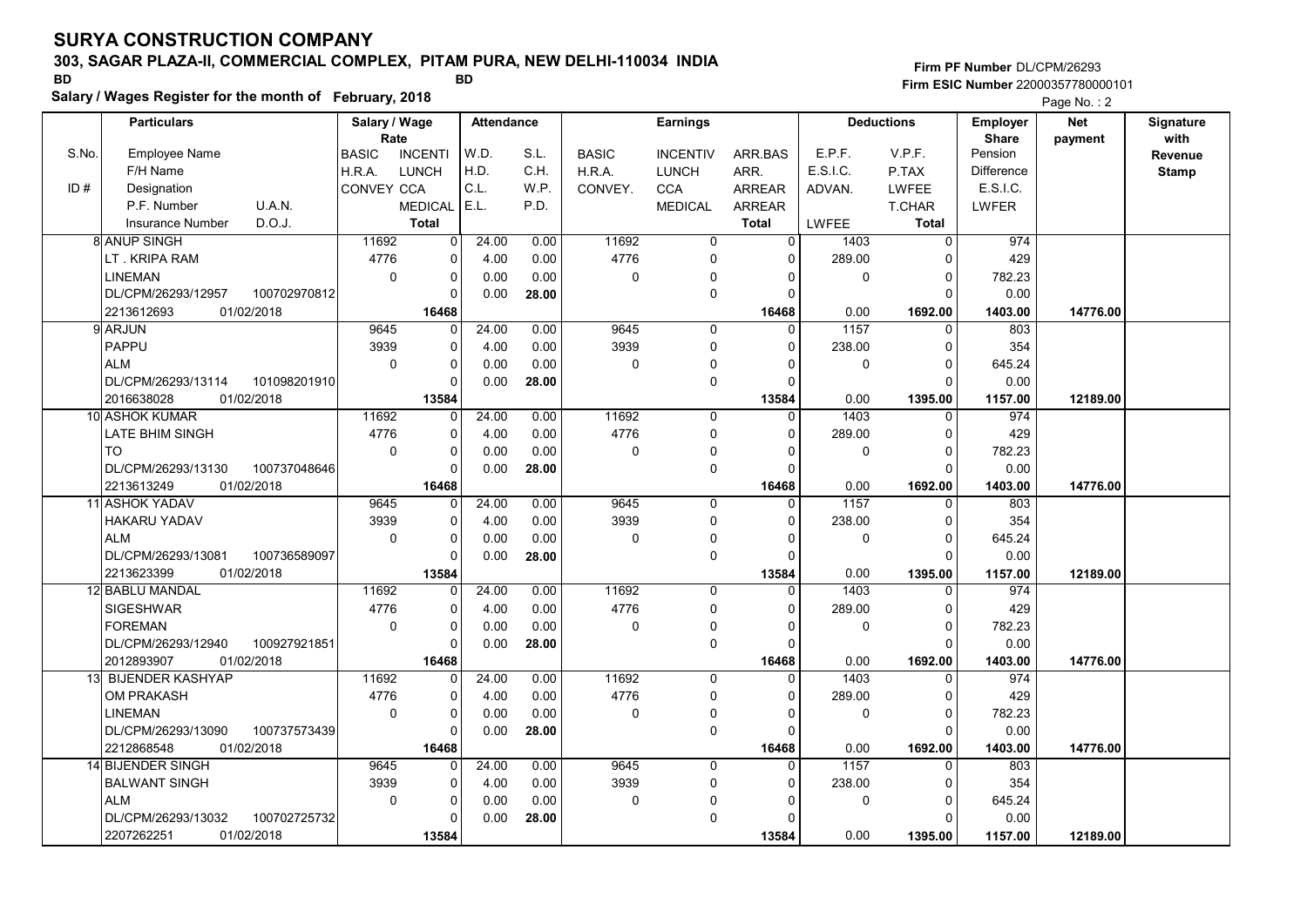# 303, SAGAR PLAZA-II, COMMERCIAL COMPLEX, PITAM PURA, NEW DELHI-110034 INDIA

Salary / Wages Register for the month of February, 2018

### Firm PF Number DL/CPM/26293 Firm ESIC Number <sup>22000357780000101</sup> BD BD

|       | <b>Particulars</b>                 | Salary / Wage        |                | <b>Attendance</b> |       |              | <b>Earnings</b> |                |              | <b>Deductions</b> | Employer                | <b>Net</b> | Signature       |
|-------|------------------------------------|----------------------|----------------|-------------------|-------|--------------|-----------------|----------------|--------------|-------------------|-------------------------|------------|-----------------|
| S.No. | <b>Employee Name</b>               | Rate<br><b>BASIC</b> | <b>INCENTI</b> | W.D.              | S.L.  | <b>BASIC</b> | <b>INCENTIV</b> | ARR.BAS        | E.P.F.       | V.P.F.            | <b>Share</b><br>Pension | payment    | with<br>Revenue |
|       | F/H Name                           | H.R.A.               | LUNCH          | H.D.              | C.H.  | H.R.A.       | <b>LUNCH</b>    | ARR.           | E.S.I.C.     | P.TAX             | Difference              |            | <b>Stamp</b>    |
| ID#   | Designation                        | CONVEY CCA           |                | C.L.              | W.P.  | CONVEY.      | <b>CCA</b>      | <b>ARREAR</b>  | ADVAN.       | <b>LWFEE</b>      | E.S.I.C.                |            |                 |
|       | P.F. Number<br>U.A.N.              |                      | <b>MEDICAL</b> | E.L.              | P.D.  |              | <b>MEDICAL</b>  | <b>ARREAR</b>  |              | T.CHAR            | <b>LWFER</b>            |            |                 |
|       | D.O.J.<br>Insurance Number         |                      | <b>Total</b>   |                   |       |              |                 | Total          | <b>LWFEE</b> | <b>Total</b>      |                         |            |                 |
|       | 15 BIRENDER                        | 11692                | $\overline{0}$ | 24.00             | 0.00  | 11692        | 0               | $\overline{0}$ | 1403         | $\mathbf{0}$      | 974                     |            |                 |
|       | LT SURAJ MAL                       | 4776                 | $\mathbf 0$    | 4.00              | 0.00  | 4776         | 0               | $\Omega$       | 289.00       | 0                 | 429                     |            |                 |
|       | <b>LINEMAN</b>                     | $\mathbf 0$          | $\mathbf 0$    | 0.00              | 0.00  | 0            | $\pmb{0}$       | $\mathbf{0}$   | $\mathbf 0$  | $\Omega$          | 782.23                  |            |                 |
|       | DL/CPM/26293/12956<br>100702972901 |                      | $\Omega$       | 0.00              | 28.00 |              | $\mathbf 0$     | $\Omega$       |              | $\Omega$          | 0.00                    |            |                 |
|       | 2213674436<br>01/02/2018           |                      | 16468          |                   |       |              |                 | 16468          | 0.00         | 1692.00           | 1403.00                 | 14776.00   |                 |
|       | 16 BYAS PRASAD                     | 9645                 | $\Omega$       | 24.00             | 0.00  | 9645         | 0               | $\Omega$       | 1157         | 0                 | 803                     |            |                 |
|       | <b>MOHAN PRASAD</b>                | 3939                 | $\Omega$       | 4.00              | 0.00  | 3939         | $\mathbf 0$     | $\Omega$       | 238.00       | $\Omega$          | 354                     |            |                 |
|       | <b>ALM</b>                         | $\mathbf 0$          | $\Omega$       | 0.00              | 0.00  | 0            | 0               | $\Omega$       | $\mathbf 0$  | $\Omega$          | 645.24                  |            |                 |
|       | DL/CPM/26293/13017<br>100737336161 |                      | $\Omega$       | 0.00              | 28.00 |              | $\mathbf 0$     | $\mathbf{0}$   |              | $\Omega$          | 0.00                    |            |                 |
|       | 01/02/2018<br>2016086946           |                      | 13584          |                   |       |              |                 | 13584          | 0.00         | 1395.00           | 1157.00                 | 12189.00   |                 |
|       | 17 CHAMAN                          | 9645                 | $\mathbf 0$    | 24.00             | 0.00  | 9645         | $\mathbf 0$     | $\mathbf 0$    | 1157         | $\mathbf{0}$      | 803                     |            |                 |
|       | <b>LEKH RAJ</b>                    | 3939                 | $\mathbf 0$    | 4.00              | 0.00  | 3939         | 0               | 0              | 238.00       | $\Omega$          | 354                     |            |                 |
|       | <b>ALM</b>                         | $\mathbf 0$          | $\mathbf 0$    | 0.00              | 0.00  | 0            | 0               | $\Omega$       | $\mathbf 0$  | $\Omega$          | 645.24                  |            |                 |
|       | DL/CPM/26293/12999<br>101098201906 |                      | $\Omega$       | 0.00              | 28.00 |              | $\mathbf 0$     | $\Omega$       |              | $\Omega$          | 0.00                    |            |                 |
|       | 2016605911<br>01/02/2018           |                      | 13584          |                   |       |              |                 | 13584          | 0.00         | 1395.00           | 1157.00                 | 12189.00   |                 |
|       | <b>18 CHETAN KUMAR</b>             | 11692                | $\Omega$       | 24.00             | 0.00  | 11692        | $\mathbf 0$     | $\Omega$       | 1403         | $\Omega$          | 974                     |            |                 |
|       | NARAYAN SINGH PAL                  | 4776                 | $\Omega$       | 4.00              | 0.00  | 4776         | $\mathbf 0$     | $\Omega$       | 289.00       | $\Omega$          | 429                     |            |                 |
|       | <b>LINEMAN</b>                     | 0                    | $\Omega$       | 0.00              | 0.00  | 0            | 0               | n              | $\mathbf 0$  | $\mathbf 0$       | 782.23                  |            |                 |
|       | DL/CPM/26293/12947<br>100737500059 |                      | $\Omega$       | 0.00              | 28.00 |              | $\mathbf 0$     | $\Omega$       |              | $\Omega$          | 0.00                    |            |                 |
|       | 01/02/2018<br>2206596547           |                      | 16468          |                   |       |              |                 | 16468          | 0.00         | 1692.00           | 1403.00                 | 14776.00   |                 |
|       | 19 CHHOTAKAN MUKHIYA               | 9645                 | $\Omega$       | 24.00             | 0.00  | 9645         | 0               | $\Omega$       | 1157         | $\Omega$          | 803                     |            |                 |
|       | LT. RAMAJI MUKHIYA                 | 3939                 | $\Omega$       | 4.00              | 0.00  | 3939         | $\mathbf 0$     | $\Omega$       | 238.00       | $\Omega$          | 354                     |            |                 |
|       | <b>ALM</b>                         | $\mathbf 0$          | $\mathbf 0$    | 0.00              | 0.00  | 0            | 0               | $\Omega$       | $\mathbf 0$  | 0                 | 645.24                  |            |                 |
|       | DL/CPM/26293/13112<br>100737103069 |                      | $\Omega$       | 0.00              | 28.00 |              | $\mathsf 0$     | $\Omega$       |              | $\Omega$          | 0.00                    |            |                 |
|       | 2207262194<br>01/02/2018           |                      | 13584          |                   |       |              |                 | 13584          | 0.00         | 1395.00           | 1157.00                 | 12189.00   |                 |
|       | 20 CHHOTE LAL                      | 11692                | $\Omega$       | 24.00             | 0.00  | 11692        | $\mathbf 0$     | $\Omega$       | 1403         | $\Omega$          | 974                     |            |                 |
|       | <b>SARJU PRASAD</b>                | 4776                 | $\Omega$       | 4.00              | 0.00  | 4776         | $\mathsf 0$     | $\Omega$       | 289.00       | $\Omega$          | 429                     |            |                 |
|       | <b>LINEMAN</b>                     | $\Omega$             | $\mathbf 0$    | 0.00              | 0.00  | 0            | 0               | $\Omega$       | $\mathbf 0$  | $\Omega$          | 782.23                  |            |                 |
|       | 100703243826<br>DL/CPM/26293/12960 |                      | $\Omega$       | 0.00              | 28.00 |              | $\mathbf 0$     | $\Omega$       |              | $\Omega$          | 0.00                    |            |                 |
|       | 2206568813<br>01/02/2018           |                      | 16468          |                   |       |              |                 | 16468          | 0.00         | 1692.00           | 1403.00                 | 14776.00   |                 |
|       | 21 CHIRAG BHATNAGAR                | 11692                | $\Omega$       | 24.00             | 0.00  | 11692        | $\mathbf 0$     | $\Omega$       | 1403         | $\Omega$          | 974                     |            |                 |
|       | <b>NARESH KUMAR</b>                | 4776                 | $\mathbf 0$    | 4.00              | 0.00  | 4776         | 0               | 0              | 289.00       | 0                 | 429                     |            |                 |
|       | <b>TO</b>                          | $\mathbf 0$          | $\pmb{0}$      | 0.00              | 0.00  | 0            | 0               | 0              | $\mathbf 0$  | $\mathbf 0$       | 782.23                  |            |                 |
|       | 100737513291<br>DL/CPM/26293/12966 |                      | $\Omega$       | 0.00              | 28.00 |              | $\mathbf 0$     |                |              | $\Omega$          | 0.00                    |            |                 |
|       | 1013583678<br>01/02/2018           |                      | 16468          |                   |       |              |                 | 16468          | 0.00         | 1692.00           | 1403.00                 | 14776.00   |                 |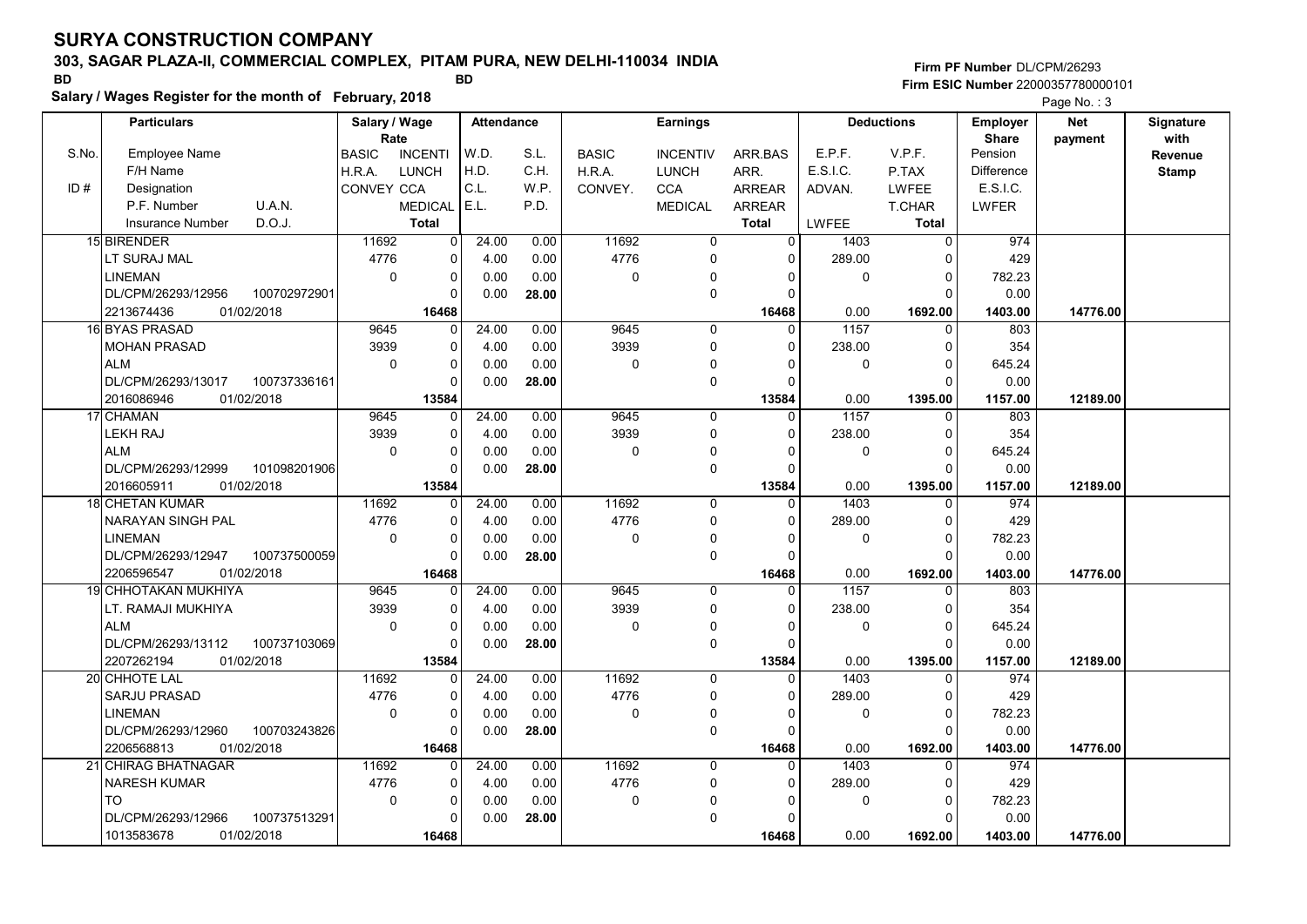# 303, SAGAR PLAZA-II, COMMERCIAL COMPLEX, PITAM PURA, NEW DELHI-110034 INDIA

Salary / Wages Register for the month of February, 2018

### Firm PF Number DL/CPM/26293 Firm ESIC Number <sup>22000357780000101</sup> BD BD

|       | <b>Particulars</b>                 | Salary / Wage        |                | <b>Attendance</b> |       |              | <b>Earnings</b> |                |              | <b>Deductions</b> | <b>Employer</b>         | <b>Net</b> | Signature       |
|-------|------------------------------------|----------------------|----------------|-------------------|-------|--------------|-----------------|----------------|--------------|-------------------|-------------------------|------------|-----------------|
| S.No. | Employee Name                      | Rate<br><b>BASIC</b> | <b>INCENTI</b> | W.D.              | S.L.  | <b>BASIC</b> | <b>INCENTIV</b> | ARR.BAS        | E.P.F.       | V.P.F.            | <b>Share</b><br>Pension | payment    | with<br>Revenue |
|       | F/H Name                           | H.R.A.               | LUNCH          | H.D.              | C.H.  | H.R.A.       | <b>LUNCH</b>    | ARR.           | E.S.I.C.     | P.TAX             | <b>Difference</b>       |            | <b>Stamp</b>    |
| ID#   | Designation                        | <b>CONVEY CCA</b>    |                | C.L.              | W.P.  | CONVEY.      | <b>CCA</b>      | <b>ARREAR</b>  | ADVAN.       | <b>LWFEE</b>      | E.S.I.C.                |            |                 |
|       | P.F. Number<br>U.A.N.              |                      | <b>MEDICAL</b> | E.L.              | P.D.  |              | <b>MEDICAL</b>  | <b>ARREAR</b>  |              | <b>T.CHAR</b>     | <b>LWFER</b>            |            |                 |
|       | D.O.J.<br><b>Insurance Number</b>  |                      | <b>Total</b>   |                   |       |              |                 | <b>Total</b>   | <b>LWFEE</b> | <b>Total</b>      |                         |            |                 |
|       | 22 DAYAKANT THAKUR                 | 11692                | $\mathbf 0$    | 24.00             | 0.00  | 11692        | 0               | $\overline{0}$ | 1403         | $\mathbf 0$       | 974                     |            |                 |
|       | LATE YOGENDRA THAKUR               | 4776                 | 0              | 4.00              | 0.00  | 4776         | 0               | $\mathbf{0}$   | 289.00       | $\Omega$          | 429                     |            |                 |
|       | <b>LINEMAN</b>                     | $\mathbf 0$          | 0              | 0.00              | 0.00  | 0            | $\Omega$        | $\Omega$       | 0            | $\Omega$          | 782.23                  |            |                 |
|       | DL/CPM/26293/13026<br>100702964650 |                      | $\Omega$       | 0.00              | 28.00 |              | $\mathbf 0$     | $\Omega$       |              | $\Omega$          | 0.00                    |            |                 |
|       | 2203173891<br>01/02/2018           |                      | 16468          |                   |       |              |                 | 16468          | 0.00         | 1692.00           | 1403.00                 | 14776.00   |                 |
|       | 23 DEEPAK PAL                      | 9645                 | $\Omega$       | 24.00             | 0.00  | 9645         | $\mathbf 0$     | $\Omega$       | 1157         | $\Omega$          | 803                     |            |                 |
|       | <b>BISHAMBER</b>                   | 3939                 | 0              | 4.00              | 0.00  | 3939         | $\mathbf 0$     | $\Omega$       | 238.00       | $\mathbf 0$       | 354                     |            |                 |
|       | ALM                                | $\mathbf 0$          | $\mathbf 0$    | 0.00              | 0.00  | 0            | $\Omega$        | $\Omega$       | 0            | $\Omega$          | 645.24                  |            |                 |
|       | 100736153680<br>DL/CPM/26293/13030 |                      | 0              | 0.00              | 28.00 |              | $\mathbf 0$     | $\Omega$       |              | $\Omega$          | 0.00                    |            |                 |
|       | 01/02/2018<br>2213613412           |                      | 13584          |                   |       |              |                 | 13584          | 0.00         | 1395.00           | 1157.00                 | 12189.00   |                 |
|       | 24 DHARAM SINGH                    | 11692                | $\mathbf 0$    | 24.00             | 0.00  | 11692        | $\mathbf 0$     | $\mathbf 0$    | 1403         | $\mathbf 0$       | 974                     |            |                 |
|       | LATE PURAN SINGH                   | 4776                 | $\mathbf 0$    | 4.00              | 0.00  | 4776         | $\mathbf 0$     | 0              | 289.00       | $\mathbf 0$       | 429                     |            |                 |
|       | <b>LINEMAN</b>                     | $\mathbf 0$          | 0              | 0.00              | 0.00  | $\mathbf 0$  | $\mathbf 0$     | $\Omega$       | 0            | $\Omega$          | 782.23                  |            |                 |
|       | DL/CPM/26293/13120<br>100737064436 |                      | $\Omega$       | 0.00              | 28.00 |              | $\mathbf 0$     | $\Omega$       |              | $\Omega$          | 0.00                    |            |                 |
|       | 2207266813<br>01/02/2018           |                      | 16468          |                   |       |              |                 | 16468          | 0.00         | 1692.00           | 1403.00                 | 14776.00   |                 |
|       | 25 DHARMENDER KUMAR                | 11692                | $\Omega$       | 24.00             | 0.00  | 11692        | $\mathbf 0$     | $\Omega$       | 1403         | $\Omega$          | 974                     |            |                 |
|       | <b>MAHADEV</b>                     | 4776                 | $\mathbf 0$    | 4.00              | 0.00  | 4776         | $\mathbf 0$     | $\Omega$       | 289.00       | $\Omega$          | 429                     |            |                 |
|       | <b>LINEMAN</b>                     | $\Omega$             | $\mathbf 0$    | 0.00              | 0.00  | $\mathbf 0$  | 0               | $\Omega$       | 0            | $\mathbf 0$       | 782.23                  |            |                 |
|       | DL/CPM/26293/12954<br>100702986633 |                      | $\Omega$       | 0.00              | 28.00 |              | $\mathbf 0$     | $\Omega$       |              | $\Omega$          | 0.00                    |            |                 |
|       | 01/02/2018<br>2213613521           |                      | 16468          |                   |       |              |                 | 16468          | 0.00         | 1692.00           | 1403.00                 | 14776.00   |                 |
|       | 26 DINESH                          | 11692                | $\mathbf 0$    | 24.00             | 0.00  | 11692        | $\mathbf 0$     | $\Omega$       | 1403         | $\Omega$          | 974                     |            |                 |
|       | JAI KISHAN                         | 4776                 | $\mathbf 0$    | 4.00              | 0.00  | 4776         | $\mathbf 0$     | $\Omega$       | 289.00       | 0                 | 429                     |            |                 |
|       | <b>LINEMAN</b>                     | $\mathbf 0$          | $\mathbf 0$    | 0.00              | 0.00  | $\mathbf 0$  | $\Omega$        | $\Omega$       | 0            | $\mathbf 0$       | 782.23                  |            |                 |
|       | 100702883529<br>DL/CPM/26293/13020 |                      | $\mathbf 0$    | 0.00              | 28.00 |              | $\mathbf 0$     | $\Omega$       |              | $\Omega$          | 0.00                    |            |                 |
|       | 2213623403<br>01/02/2018           |                      | 16468          |                   |       |              |                 | 16468          | 0.00         | 1692.00           | 1403.00                 | 14776.00   |                 |
|       | 27 DINESH KUMAR                    | 9645                 | $\Omega$       | 24.00             | 0.00  | 9645         | $\Omega$        | $\Omega$       | 1157         | $\Omega$          | 803                     |            |                 |
|       | JAMUNA DASS                        | 3939                 | $\Omega$       | 4.00              | 0.00  | 3939         | $\mathbf 0$     | $\Omega$       | 238.00       | $\Omega$          | 354                     |            |                 |
|       | ALM                                | $\mathbf 0$          | $\mathbf 0$    | 0.00              | 0.00  | 0            | 0               | $\Omega$       | 0            | $\mathbf 0$       | 645.24                  |            |                 |
|       | DL/CPM/26293/12978<br>100702886927 |                      | $\Omega$       | 0.00              | 28.00 |              | $\mathbf{0}$    | $\Omega$       |              | $\Omega$          | 0.00                    |            |                 |
|       | 2211638153<br>01/02/2018           |                      | 13584          |                   |       |              |                 | 13584          | 0.00         | 1395.00           | 1157.00                 | 12189.00   |                 |
|       | 28 GUPTESHWAR PRASAD               | 9645                 | $\Omega$       | 24.00             | 0.00  | 9645         | $\Omega$        | $\Omega$       | 1157         | $\Omega$          | 803                     |            |                 |
|       | <b>HARIDWAR RAM</b>                | 3939                 | 0              | 4.00              | 0.00  | 3939         | 0               | 0              | 238.00       | $\Omega$          | 354                     |            |                 |
|       | <b>ALM</b>                         | $\mathbf 0$          | $\pmb{0}$      | 0.00              | 0.00  | $\pmb{0}$    | $\Omega$        | $\Omega$       | 0            | $\mathbf 0$       | 645.24                  |            |                 |
|       | DL/CPM/26293/12972<br>100702860205 |                      | 0              | 0.00              | 28.00 |              | $\Omega$        | $\Omega$       |              | $\Omega$          | 0.00                    |            |                 |
|       | 01/02/2018<br>2206596548           |                      | 13584          |                   |       |              |                 | 13584          | 0.00         | 1395.00           | 1157.00                 | 12189.00   |                 |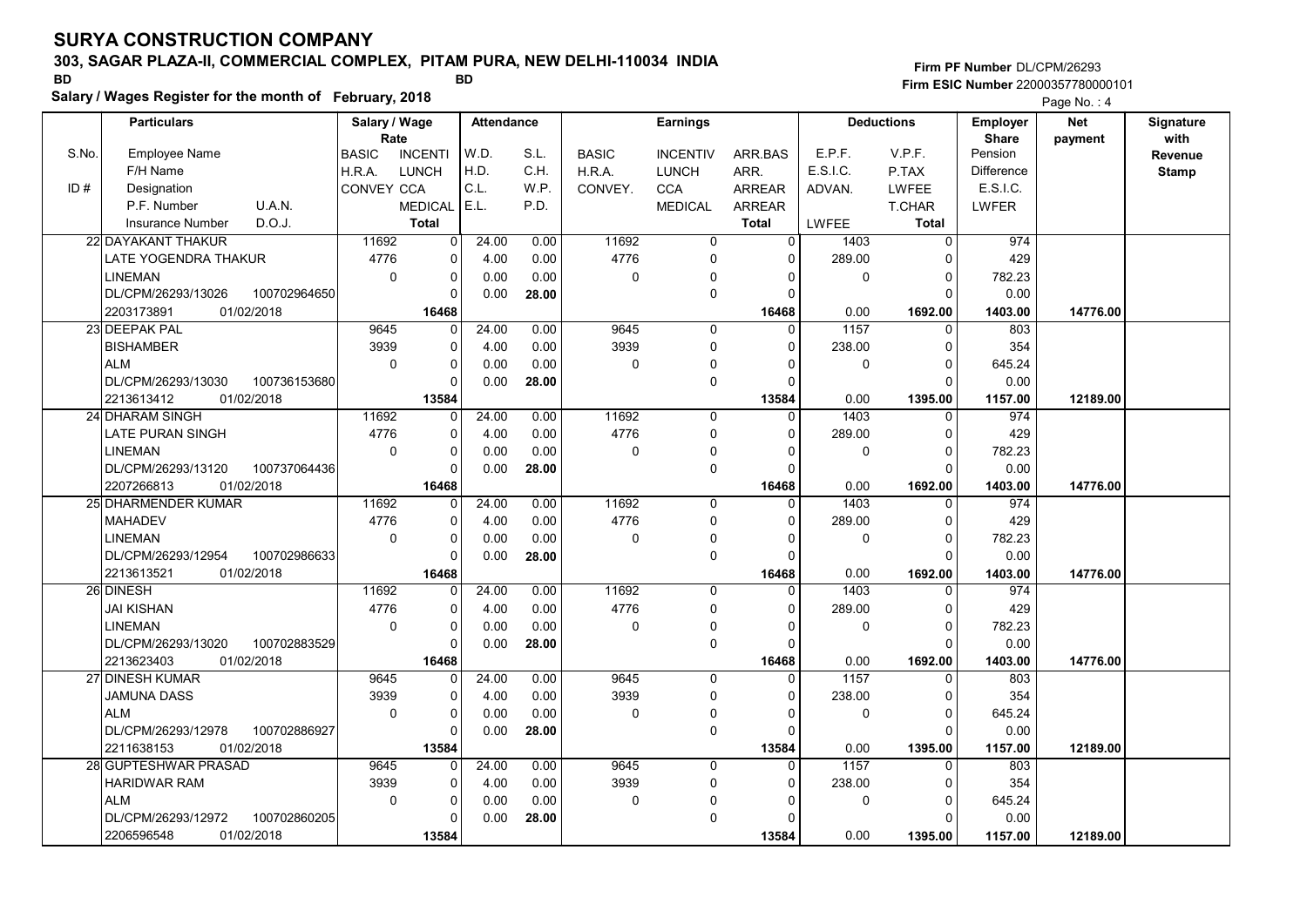# 303, SAGAR PLAZA-II, COMMERCIAL COMPLEX, PITAM PURA, NEW DELHI-110034 INDIA

Salary / Wages Register for the month of February, 2018

### Firm PF Number DL/CPM/26293 Firm ESIC Number <sup>22000357780000101</sup> BD BD

|       | <b>Particulars</b>                                             | Salary / Wage        |                         | Attendance |       |              | <b>Earnings</b> |                   |                   | <b>Deductions</b>       | <b>Employer</b>         | <b>Net</b> | Signature       |
|-------|----------------------------------------------------------------|----------------------|-------------------------|------------|-------|--------------|-----------------|-------------------|-------------------|-------------------------|-------------------------|------------|-----------------|
| S.No. | Employee Name                                                  | Rate<br><b>BASIC</b> | <b>INCENTI</b>          | W.D.       | S.L.  | <b>BASIC</b> | <b>INCENTIV</b> | ARR.BAS           | E.P.F.            | V.P.F.                  | <b>Share</b><br>Pension | payment    | with<br>Revenue |
|       | F/H Name                                                       | H.R.A.               | <b>LUNCH</b>            | H.D.       | C.H.  | H.R.A.       | <b>LUNCH</b>    | ARR.              | E.S.I.C.          | P.TAX                   | Difference              |            | <b>Stamp</b>    |
| ID#   | Designation                                                    | CONVEY CCA           |                         | C.L.       | W.P.  | CONVEY.      | <b>CCA</b>      | <b>ARREAR</b>     | ADVAN.            | <b>LWFEE</b>            | E.S.I.C.                |            |                 |
|       | P.F. Number<br>U.A.N.                                          |                      | <b>MEDICAL</b>          | E.L.       | P.D.  |              | <b>MEDICAL</b>  | <b>ARREAR</b>     |                   | T.CHAR                  | LWFER                   |            |                 |
|       | D.O.J.<br><b>Insurance Number</b>                              |                      | <b>Total</b>            |            |       |              |                 | <b>Total</b>      | LWFEE             | <b>Total</b>            |                         |            |                 |
|       | 29 HARISH                                                      | 11692                | $\overline{0}$          | 24.00      | 0.00  | 11692        | 0               | $\overline{0}$    | 1403              | $\overline{0}$          | 974                     |            |                 |
|       | <b>RAMANAND</b>                                                | 4776                 | $\Omega$                | 4.00       | 0.00  | 4776         | $\mathbf 0$     | $\Omega$          | 289.00            | $\mathbf 0$             | 429                     |            |                 |
|       | <b>LINEMAN</b>                                                 | $\mathbf 0$          | $\Omega$                | 0.00       | 0.00  | 0            | $\Omega$        | $\Omega$          | 0                 | $\mathbf 0$             | 782.23                  |            |                 |
|       | 100703178094<br>DL/CPM/26293/12958                             |                      | $\Omega$                | 0.00       | 28.00 |              | $\mathbf 0$     | $\Omega$          |                   | $\Omega$                | 0.00                    |            |                 |
|       | 01/02/2018<br>2206582757                                       |                      | 16468                   |            |       |              |                 | 16468             | 0.00              | 1692.00                 | 1403.00                 | 14776.00   |                 |
|       | 30 HIRA LAL                                                    | 9645                 | $\Omega$                | 24.00      | 0.00  | 9645         | $\mathbf 0$     | $\Omega$          | $\overline{1157}$ | $\Omega$                | 803                     |            |                 |
|       | LATE ROSHAN LAL                                                | 3939                 | $\Omega$                | 4.00       | 0.00  | 3939         | $\mathbf 0$     | $\Omega$          | 238.00            | $\mathbf 0$             | 354                     |            |                 |
|       | <b>ALM</b>                                                     | $\Omega$             | $\mathbf 0$             | 0.00       | 0.00  | 0            | $\mathbf 0$     |                   | 0                 | $\Omega$                | 645.24                  |            |                 |
|       | DL/CPM/26293/12973<br>100737067201                             |                      | $\Omega$                | 0.00       | 28.00 |              | $\mathbf 0$     | $\Omega$          |                   | $\Omega$                | 0.00                    |            |                 |
|       | 2212840945<br>01/02/2018                                       |                      | 13584                   |            |       |              |                 | 13584             | 0.00              | 1395.00                 | 1157.00                 | 12189.00   |                 |
|       | 31 JAI BHAGWAN                                                 | 11692                | $\Omega$                | 24.00      | 0.00  | 11692        | $\mathbf 0$     | 0                 | 1403              | $\mathbf 0$             | 974                     |            |                 |
|       | <b>ISHWAR SINGH</b>                                            | 4776                 | $\Omega$                | 4.00       | 0.00  | 4776         | $\mathbf 0$     | $\Omega$          | 289.00            | $\Omega$                | 429                     |            |                 |
|       | <b>LINEMAN</b>                                                 | 0                    | $\Omega$                | 0.00       | 0.00  | 0            | 0               | $\Omega$          | 0                 | $\Omega$                | 782.23                  |            |                 |
|       | DL/CPM/26293/13079<br>100702873931                             |                      | $\Omega$                | 0.00       | 28.00 |              | $\mathbf 0$     | $\Omega$          |                   | $\Omega$                | 0.00                    |            |                 |
|       | 2207259838<br>01/02/2018                                       |                      | 16468                   |            |       |              |                 | 16468             | 0.00              | 1692.00                 | 1403.00                 | 14776.00   |                 |
|       | 32 JITENDER                                                    | 9645                 | $\Omega$                | 24.00      | 0.00  | 9645         | $\mathbf 0$     | $\Omega$          | 1157              | $\Omega$                | 803                     |            |                 |
|       | LATE NAFE SINGH                                                | 3939                 | $\Omega$                | 4.00       | 0.00  | 3939         | $\mathbf 0$     | $\Omega$          | 238.00            | $\mathbf 0$             | 354                     |            |                 |
|       | <b>ALM</b>                                                     | 0                    | $\mathbf 0$             | 0.00       | 0.00  | 0            | 0               | 0                 | 0                 | $\Omega$                | 645.24                  |            |                 |
|       | DL/CPM/26293/13082<br>100919887344                             |                      | $\Omega$                | 0.00       | 28.00 |              | $\mathbf 0$     | $\Omega$          |                   | $\Omega$                | 0.00                    |            |                 |
|       | 2016203338<br>01/02/2018                                       |                      | 13584                   |            |       |              |                 | 13584             | 0.00              | 1395.00                 | 1157.00                 | 12189.00   |                 |
|       | 33 KAMLESH KUMAR                                               | 9645                 | $\Omega$                | 24.00      | 0.00  | 9645         | $\Omega$        | $\Omega$          | 1157              | $\Omega$                | 803                     |            |                 |
|       | <b>SAYAFAL</b>                                                 | 3939                 | $\Omega$                | 4.00       | 0.00  | 3939         | $\mathbf 0$     | $\Omega$          | 238.00            | $\Omega$                | 354                     |            |                 |
|       | <b>ALM</b>                                                     | 0                    | $\mathbf 0$<br>$\Omega$ | 0.00       | 0.00  | 0            | $\mathbf 0$     | $\Omega$          | 0                 | $\mathbf 0$<br>$\Omega$ | 645.24                  |            |                 |
|       | DL/CPM/26293/13125<br>100738267281<br>01/02/2018<br>2211693522 |                      |                         | 0.00       | 28.00 |              | $\mathbf 0$     | $\Omega$          | 0.00              |                         | 0.00                    |            |                 |
|       | 34 KISHORI LAL                                                 | 9645                 | 13584                   | 24.00      | 0.00  | 9645         | $\Omega$        | 13584<br>$\Omega$ | 1157              | 1395.00<br>$\Omega$     | 1157.00<br>803          | 12189.00   |                 |
|       | <b>MOHAN LAL</b>                                               | 3939                 | $\mathbf 0$             | 4.00       | 0.00  | 3939         | 0               | $\Omega$          | 238.00            | $\mathbf 0$             | 354                     |            |                 |
|       | <b>ALM</b>                                                     | $\mathbf 0$          | $\mathbf 0$             | 0.00       | 0.00  | 0            | $\mathbf 0$     | 0                 | 0                 | $\Omega$                | 645.24                  |            |                 |
|       | DL/CPM/26293/13123<br>100737333971                             |                      | $\Omega$                | 0.00       | 28.00 |              | $\mathbf 0$     | $\Omega$          |                   | $\Omega$                | 0.00                    |            |                 |
|       | 2015969559<br>01/02/2018                                       |                      | 13584                   |            |       |              |                 | 13584             | 0.00              | 1395.00                 | 1157.00                 | 12189.00   |                 |
|       | 35 KRISHAN                                                     | 11692                | $\overline{0}$          | 24.00      | 0.00  | 11692        | 0               | $\Omega$          | 1403              | $\mathbf 0$             | 974                     |            |                 |
|       | CHHOTE LAL                                                     | 4776                 | $\mathbf 0$             | 4.00       | 0.00  | 4776         | 0               | 0                 | 289.00            | 0                       | 429                     |            |                 |
|       | <b>TO</b>                                                      | 0                    | $\mathbf 0$             | 0.00       | 0.00  | 0            | $\mathbf 0$     | O                 | 0                 | $\Omega$                | 782.23                  |            |                 |
|       | DL/CPM/26293/12962<br>100736241537                             |                      | $\Omega$                | 0.00       | 28.00 |              | 0               | O                 |                   | $\Omega$                | 0.00                    |            |                 |
|       | 2213613427<br>01/02/2018                                       |                      | 16468                   |            |       |              |                 | 16468             | 0.00              | 1692.00                 | 1403.00                 | 14776.00   |                 |
|       |                                                                |                      |                         |            |       |              |                 |                   |                   |                         |                         |            |                 |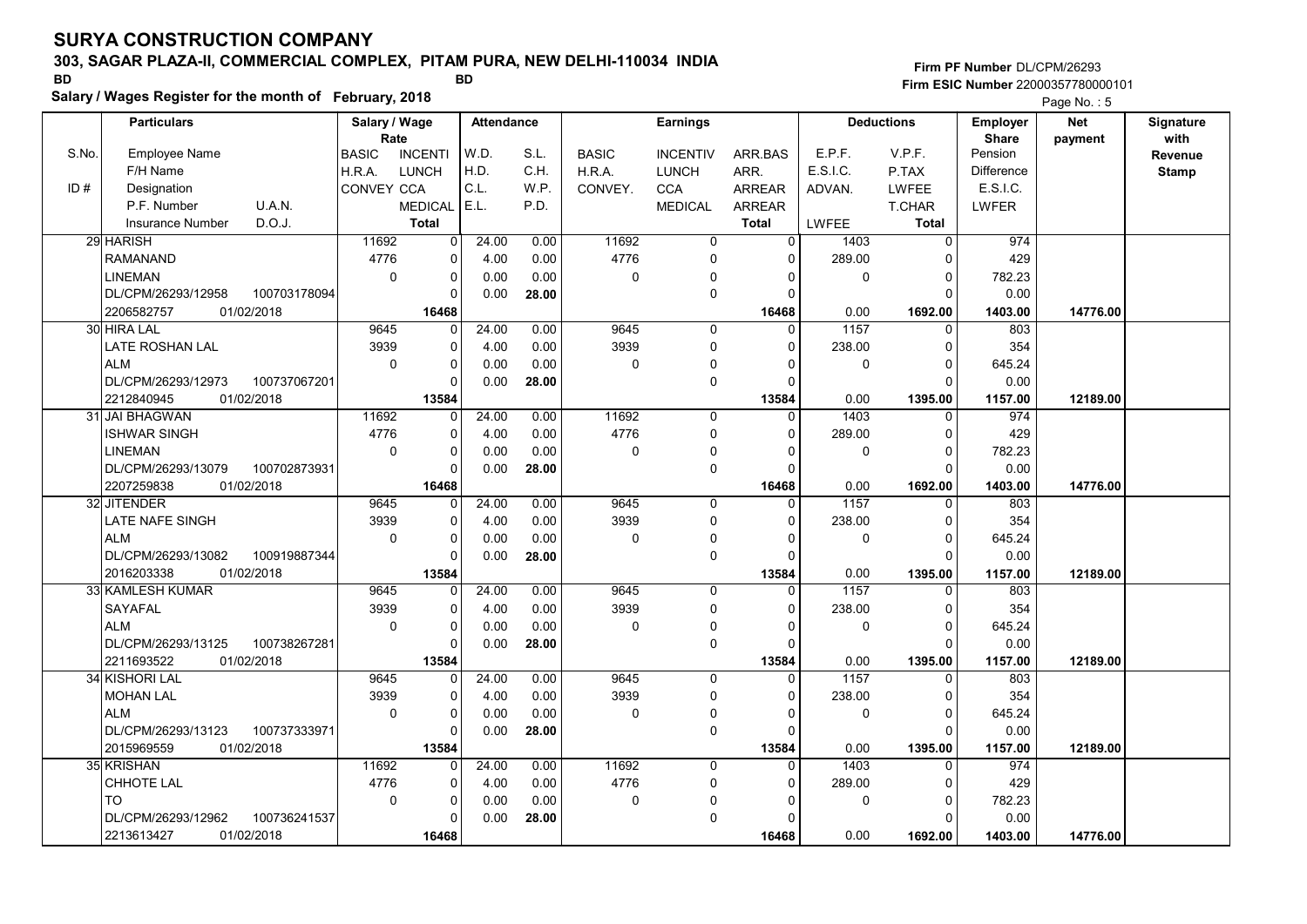# 303, SAGAR PLAZA-II, COMMERCIAL COMPLEX, PITAM PURA, NEW DELHI-110034 INDIA

Salary / Wages Register for the month of February, 2018

### Firm PF Number DL/CPM/26293 Firm ESIC Number <sup>22000357780000101</sup> BD BD

|       | <b>Particulars</b>                |              | Salary / Wage     |                | <b>Attendance</b> |       |              | <b>Earnings</b> |                |             | <b>Deductions</b> | <b>Employer</b>         | <b>Net</b> | Signature    |
|-------|-----------------------------------|--------------|-------------------|----------------|-------------------|-------|--------------|-----------------|----------------|-------------|-------------------|-------------------------|------------|--------------|
| S.No. | <b>Employee Name</b>              |              | Rate              | <b>INCENTI</b> | W.D.              | S.L.  | <b>BASIC</b> | <b>INCENTIV</b> |                | E.P.F.      | V.P.F.            | <b>Share</b><br>Pension | payment    | with         |
|       | F/H Name                          |              | <b>BASIC</b>      |                | H.D.              | C.H.  |              |                 | ARR.BAS        | E.S.I.C.    |                   | <b>Difference</b>       |            | Revenue      |
| ID#   |                                   |              | H.R.A.            | <b>LUNCH</b>   | C.L.              |       | H.R.A.       | <b>LUNCH</b>    | ARR.           |             | P.TAX             | E.S.I.C.                |            | <b>Stamp</b> |
|       | Designation                       |              | <b>CONVEY CCA</b> |                |                   | W.P.  | CONVEY.      | <b>CCA</b>      | <b>ARREAR</b>  | ADVAN.      | <b>LWFEE</b>      |                         |            |              |
|       | P.F. Number<br>U.A.N.             |              |                   | <b>MEDICAL</b> | E.L.              | P.D.  |              | <b>MEDICAL</b>  | ARREAR         |             | T.CHAR            | LWFER                   |            |              |
|       | D.O.J.<br><b>Insurance Number</b> |              |                   | <b>Total</b>   |                   |       |              |                 | <b>Total</b>   | LWFEE       | <b>Total</b>      |                         |            |              |
|       | 36 KRISHAN KUMAR                  |              | 11692             | $\overline{0}$ | 24.00             | 0.00  | 11692        | 0               | $\overline{0}$ | 1403        | $\overline{0}$    | 974                     |            |              |
|       | <b>RAM KALAN</b>                  |              | 4776              | 0              | 4.00              | 0.00  | 4776         | $\Omega$        | $\Omega$       | 289.00      | $\mathbf 0$       | 429                     |            |              |
|       | <b>LINEMAN</b>                    |              | $\mathbf 0$       | $\pmb{0}$      | 0.00              | 0.00  | 0            | $\Omega$        | $\Omega$       | 0           | $\mathbf 0$       | 782.23                  |            |              |
|       | DL/CPM/26293/13098                | 100737902222 |                   | $\mathbf 0$    | 0.00              | 28.00 |              | $\mathbf 0$     | $\Omega$       |             | $\Omega$          | 0.00                    |            |              |
|       | 2212664400<br>01/02/2018          |              |                   | 16468          |                   |       |              |                 | 16468          | 0.00        | 1692.00           | 1403.00                 | 14776.00   |              |
|       | 37 KRISHAN KUMAR                  |              | 9645              | $\mathbf 0$    | 24.00             | 0.00  | 9645         | $\mathbf 0$     | $\Omega$       | 1157        | $\mathbf 0$       | 803                     |            |              |
|       | LATE SHYAM LAL                    |              | 3939              | $\mathbf 0$    | 4.00              | 0.00  | 3939         | $\Omega$        | $\Omega$       | 238.00      | $\Omega$          | 354                     |            |              |
|       | <b>ALM</b>                        |              | $\Omega$          | 0              | 0.00              | 0.00  | 0            | $\mathbf 0$     | $\Omega$       | $\mathbf 0$ | $\mathbf 0$       | 645.24                  |            |              |
|       | DL/CPM/26293/13109                | 100737071420 |                   | $\mathbf 0$    | 0.00              | 28.00 |              | $\mathbf 0$     | $\Omega$       |             | $\Omega$          | 0.00                    |            |              |
|       | 2213942143<br>01/02/2018          |              |                   | 13584          |                   |       |              |                 | 13584          | 0.00        | 1395.00           | 1157.00                 | 12189.00   |              |
|       | 38 KRISHAN KUMAR                  |              | 11692             | $\mathbf 0$    | 24.00             | 0.00  | 11692        | $\Omega$        | $\Omega$       | 1403        | $\Omega$          | 974                     |            |              |
|       | <b>DEEP CHAND</b>                 |              | 4776              | $\mathbf 0$    | 4.00              | 0.00  | 4776         | $\mathbf 0$     | $\Omega$       | 289.00      | $\Omega$          | 429                     |            |              |
|       | <b>LINEMAN</b>                    |              | $\mathbf 0$       | $\mathbf 0$    | 0.00              | 0.00  | 0            | 0               | $\Omega$       | $\mathbf 0$ | $\mathbf 0$       | 782.23                  |            |              |
|       | DL/CPM/26293/13019                | 100702788914 |                   | 0              | 0.00              | 28.00 |              | 0               | $\Omega$       |             | $\Omega$          | 0.00                    |            |              |
|       | 2211620717<br>01/02/2018          |              |                   | 16468          |                   |       |              |                 | 16468          | 0.00        | 1692.00           | 1403.00                 | 14776.00   |              |
|       | 39 KRISHAN PAL                    |              | 9645              | $\Omega$       | 24.00             | 0.00  | 9645         | $\Omega$        | $\Omega$       | 1157        | $\Omega$          | 803                     |            |              |
|       | LAXMAN SINGH                      |              | 3939              | 0              | 4.00              | 0.00  | 3939         | $\Omega$        | $\Omega$       | 238.00      | $\Omega$          | 354                     |            |              |
|       | <b>ALM</b>                        |              | $\mathbf 0$       | 0              | 0.00              | 0.00  | 0            | 0               | $\Omega$       | $\mathbf 0$ | $\mathbf 0$       | 645.24                  |            |              |
|       | DL/CPM/26293/13028                | 100737086852 |                   | $\mathbf 0$    | 0.00              | 28.00 |              | $\mathbf 0$     | $\Omega$       |             | $\Omega$          | 0.00                    |            |              |
|       | 01/02/2018<br>1107262818          |              |                   | 13584          |                   |       |              |                 | 13584          | 0.00        | 1395.00           | 1157.00                 | 12189.00   |              |
|       | 40 KRISHAN RANA                   |              | 11692             | 0              | 23.00             | 0.00  | 11274        | $\Omega$        | $\Omega$       | 1353        | $\Omega$          | 939                     |            |              |
|       | <b>CHETRAM</b>                    |              | 4776              | $\mathbf 0$    | 4.00              | 0.00  | 4605         | 0               | $\Omega$       | 278.00      | $\mathbf 0$       | 414                     |            |              |
|       | <b>LINEMAN</b>                    |              | $\mathbf 0$       | $\pmb{0}$      | 0.00              | 1.00  | 0            | 0               | $\mathbf{0}$   | 0           | $\mathbf 0$       | 754.25                  |            |              |
|       | DL/CPM/26293/13089                | 100736235682 |                   | $\mathbf 0$    | 0.00              | 27.00 |              | $\mathbf 0$     | $\Omega$       |             | $\Omega$          | 0.00                    |            |              |
|       | 2213011525<br>01/02/2018          |              |                   | 16468          |                   |       |              |                 | 15879          | 0.00        | 1631.00           | 1353.00                 | 14248.00   |              |
|       | 41 LALIT                          |              | 11692             | $\Omega$       | 24.00             | 0.00  | 11692        | $\Omega$        | $\Omega$       | 1403        | $\mathbf{0}$      | 974                     |            |              |
|       | <b>BASANT LAL</b>                 |              | 4776              | 0              | 4.00              | 0.00  | 4776         | $\mathbf 0$     | 0              | 289.00      | $\mathbf 0$       | 429                     |            |              |
|       | <b>LINEMAN</b>                    |              | $\mathbf 0$       | 0              | 0.00              | 0.00  | 0            | $\mathbf 0$     | $\Omega$       | $\mathbf 0$ | $\mathbf 0$       | 782.23                  |            |              |
|       | DL/CPM/26293/13027                | 100702729325 |                   | $\Omega$       | 0.00              | 28.00 |              | $\pmb{0}$       | $\Omega$       |             | $\Omega$          | 0.00                    |            |              |
|       | 2211645097<br>01/02/2018          |              |                   | 16468          |                   |       |              |                 | 16468          | 0.00        | 1692.00           | 1403.00                 | 14776.00   |              |
|       | 42 LEKH RAJ                       |              | 9645              | $\mathbf 0$    | 24.00             | 0.00  | 9645         | $\mathbf 0$     | $\Omega$       | 1157        | $\mathbf 0$       | 803                     |            |              |
|       | <b>KAMAL SINGH</b>                |              | 3939              | 0              | 4.00              | 0.00  | 3939         | $\mathbf 0$     | $\mathbf{0}$   | 238.00      | $\mathbf 0$       | 354                     |            |              |
|       | <b>ALM</b>                        |              | $\mathbf 0$       | 0              | 0.00              | 0.00  | 0            | 0               | $\Omega$       | 0           | $\mathbf 0$       | 645.24                  |            |              |
|       | DL/CPM/26293/13031                | 100702914249 |                   | $\Omega$       | 0.00              | 28.00 |              | $\Omega$        | $\Omega$       |             | $\Omega$          | 0.00                    |            |              |
|       | 01/02/2018<br>2214039248          |              |                   | 13584          |                   |       |              |                 | 13584          | 0.00        | 1395.00           | 1157.00                 | 12189.00   |              |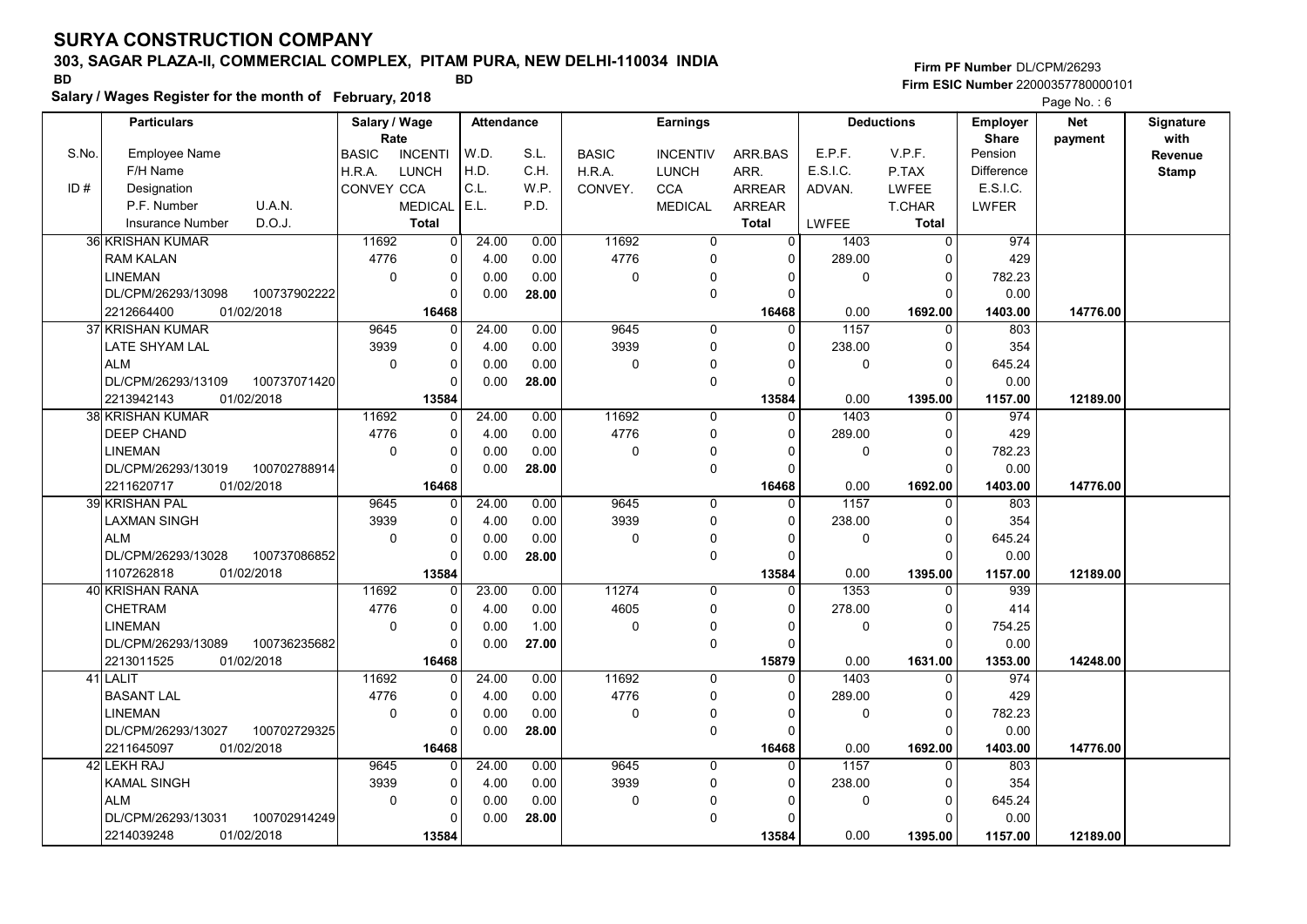# 303, SAGAR PLAZA-II, COMMERCIAL COMPLEX, PITAM PURA, NEW DELHI-110034 INDIA

Salary / Wages Register for the month of February, 2018

### Firm PF Number DL/CPM/26293 Firm ESIC Number <sup>22000357780000101</sup> BD BD

|       | <b>Particulars</b>                 | Salary / Wage |                          | Attendance    |              |              | <b>Earnings</b>            |                      |                | <b>Deductions</b>   | <b>Employer</b>   | <b>Net</b> | Signature    |
|-------|------------------------------------|---------------|--------------------------|---------------|--------------|--------------|----------------------------|----------------------|----------------|---------------------|-------------------|------------|--------------|
| S.No. |                                    | Rate          |                          |               |              |              |                            |                      | E.P.F.         |                     | <b>Share</b>      | payment    | with         |
|       | <b>Employee Name</b>               | <b>BASIC</b>  | <b>INCENTI</b>           | W.D.<br>H.D.  | S.L.         | <b>BASIC</b> | <b>INCENTIV</b>            | ARR.BAS              |                | V.P.F.              | Pension           |            | Revenue      |
| ID#   | F/H Name                           | H.R.A.        | <b>LUNCH</b>             | C.L.          | C.H.         | H.R.A.       | <b>LUNCH</b>               | ARR.                 | E.S.I.C.       | P.TAX               | <b>Difference</b> |            | <b>Stamp</b> |
|       | Designation                        | CONVEY CCA    |                          |               | W.P.         | CONVEY.      | <b>CCA</b>                 | <b>ARREAR</b>        | ADVAN.         | <b>LWFEE</b>        | E.S.I.C.          |            |              |
|       | U.A.N.<br>P.F. Number              |               | <b>MEDICAL</b>           | E.L.          | P.D.         |              | <b>MEDICAL</b>             | <b>ARREAR</b>        |                | T.CHAR              | <b>LWFER</b>      |            |              |
|       | D.O.J.<br>Insurance Number         |               | <b>Total</b>             |               |              |              |                            | <b>Total</b>         | <b>LWFEE</b>   | Total               |                   |            |              |
|       | <b>43 LOKESH KUMAR</b>             | 11692         | $\Omega$                 | 23.00         | 0.00         | 11274        | 0                          | 0                    | 1353           | 0                   | 939               |            |              |
|       | <b>SARDARE</b>                     | 4776          | $\mathbf 0$              | 4.00          | 0.00         | 4605         | $\pmb{0}$                  | 0                    | 278.00         | O                   | 414               |            |              |
|       | <b>LINEMAN</b>                     | $\Omega$      | $\mathbf 0$              | 0.00          | 1.00         | 0            | $\mathbf 0$                | $\Omega$             | $\mathbf 0$    | $\Omega$            | 754.25            |            |              |
|       | 100703243389<br>DL/CPM/26293/12953 |               | $\Omega$                 | 0.00          | 27.00        |              | $\mathbf 0$                | $\Omega$             |                | $\Omega$            | 0.00              |            |              |
|       | 2213613192<br>01/02/2018           |               | 16468                    |               |              |              |                            | 15879                | 0.00           | 1631.00             | 1353.00           | 14248.00   |              |
|       | 44 MANBIR SINGH                    | 9645          | $\mathbf 0$              | 24.00         | 0.00         | 9645         | $\overline{0}$             | $\Omega$             | 1157           | $\mathbf{0}$        | 803               |            |              |
|       | <b>MOHAN LAL SINGH</b>             | 3939          | $\Omega$                 | 4.00          | 0.00         | 3939         | $\mathbf 0$                | $\Omega$             | 238.00         | $\Omega$            | 354               |            |              |
|       | <b>ALM</b>                         | $\Omega$      | $\Omega$                 | 0.00          | 0.00         | 0            | 0                          | $\Omega$             | $\mathbf 0$    | $\Omega$            | 645.24            |            |              |
|       | DL/CPM/26293/13103<br>100703025544 |               | $\Omega$                 | 0.00          | 28.00        |              | $\mathbf 0$                | $\Omega$             |                | $\Omega$            | 0.00              |            |              |
|       | 2213798499<br>01/02/2018           |               | 13584                    |               |              |              |                            | 13584                | 0.00           | 1395.00             | 1157.00           | 12189.00   |              |
|       | 45 MANI KANT JHA                   | 9645          | $\Omega$                 | 24.00         | 0.00         | 9645         | $\mathbf 0$                | $\Omega$             | 1157           | $\Omega$            | 803               |            |              |
|       | LAKSHMI KANT JHA                   | 3939          | $\Omega$                 | 4.00          | 0.00         | 3939         | 0                          | $\Omega$             | 238.00         | $\Omega$            | 354               |            |              |
|       | <b>ALM</b>                         | 0             | $\mathbf 0$              | 0.00          | 0.00         | 0            | 0                          | $\Omega$             | $\mathbf 0$    | $\mathbf 0$         | 645.24            |            |              |
|       | DL/CPM/26293/13127<br>100702953022 |               | $\Omega$                 | 0.00          | 28.00        |              | $\mathbf 0$                | $\Omega$             |                | $\Omega$            | 0.00              |            |              |
|       | 2213654259<br>01/02/2018           |               | 13584                    |               |              |              |                            | 13584                | 0.00           | 1395.00             | 1157.00           | 12189.00   |              |
|       | 46 MANJEET<br>YAMUNA PRASAD        | 9645<br>3939  | $\mathbf{0}$<br>$\Omega$ | 22.00<br>4.00 | 0.00<br>0.00 | 8956<br>3658 | $\mathbf 0$<br>$\mathbf 0$ | $\Omega$<br>$\Omega$ | 1075<br>221.00 | 0<br>$\Omega$       | 746<br>329        |            |              |
|       | <b>ALM</b>                         | $\Omega$      | $\Omega$                 |               | 2.00         | 0            |                            | $\Omega$             | $\mathbf 0$    | $\Omega$            | 599.17            |            |              |
|       | 100738908746<br>DL/CPM/26293/13018 |               | $\Omega$                 | 0.00<br>0.00  | 26.00        |              | 0<br>$\mathbf 0$           | $\Omega$             |                | $\Omega$            | 0.00              |            |              |
|       | 2016108329<br>01/02/2018           |               |                          |               |              |              |                            |                      | 0.00           |                     |                   |            |              |
|       | 47 MANOJ KUMAR                     | 9645          | 13584<br>$\Omega$        | 24.00         | 0.00         | 9645         | $\mathbf{0}$               | 12614<br>$\Omega$    | 1157           | 1296.00<br>$\Omega$ | 1075.00<br>803    | 11318.00   |              |
|       | LATE KARTAR SINGH                  | 3939          | $\Omega$                 | 4.00          | 0.00         | 3939         | $\mathbf 0$                | $\Omega$             | 238.00         | $\Omega$            | 354               |            |              |
|       | <b>ALM</b>                         | $\mathbf 0$   | $\mathbf 0$              | 0.00          | 0.00         | 0            | 0                          | 0                    | 0              | 0                   | 645.24            |            |              |
|       | DL/CPM/26293/13080<br>100737056285 |               | $\Omega$                 | 0.00          | 28.00        |              | $\mathbf 0$                | $\Omega$             |                | $\Omega$            | 0.00              |            |              |
|       | 2206579841<br>01/02/2018           |               | 13584                    |               |              |              |                            | 13584                | 0.00           | 1395.00             | 1157.00           | 12189.00   |              |
|       | 48 MANOJ SINGH                     | 9645          | $\Omega$                 | 24.00         | 0.00         | 9645         | $\mathbf 0$                | $\Omega$             | 1157           | $\Omega$            | 803               |            |              |
|       | <b>AJYOTI SINGH</b>                | 3939          | $\mathbf 0$              | 4.00          | 0.00         | 3939         | 0                          | 0                    | 238.00         | 0                   | 354               |            |              |
|       | <b>ALM</b>                         | $\Omega$      | $\Omega$                 | 0.00          | 0.00         | 0            | $\mathbf 0$                | $\Omega$             | $\Omega$       | $\Omega$            | 645.24            |            |              |
|       | DL/CPM/26293/12979<br>100735793927 |               | $\Omega$                 | 0.00          | 28.00        |              | $\mathbf 0$                | $\Omega$             |                | $\Omega$            | 0.00              |            |              |
|       | 2207262252<br>01/02/2018           |               | 13584                    |               |              |              |                            | 13584                | 0.00           | 1395.00             | 1157.00           | 12189.00   |              |
|       | 49 MANOJ SINGH                     | 11692         | $\Omega$                 | 24.00         | 0.00         | 11692        | $\mathbf 0$                | $\Omega$             | 1403           | $\Omega$            | 974               |            |              |
|       | LATE SITA RAM SINGH                | 4776          | $\Omega$                 | 4.00          | 0.00         | 4776         | 0                          | 0                    | 289.00         | 0                   | 429               |            |              |
|       | <b>LINEMAN</b>                     | $\mathbf 0$   | $\mathbf 0$              | 0.00          | 0.00         | 0            | 0                          | $\Omega$             | $\mathbf 0$    | $\Omega$            | 782.23            |            |              |
|       | DL/CPM/26293/13118<br>100737071719 |               | $\Omega$                 | 0.00          | 28.00        |              | 0                          | $\Omega$             |                | $\Omega$            | 0.00              |            |              |
|       | 2207262253<br>01/02/2018           |               | 16468                    |               |              |              |                            | 16468                | 0.00           | 1692.00             | 1403.00           | 14776.00   |              |
|       |                                    |               |                          |               |              |              |                            |                      |                |                     |                   |            |              |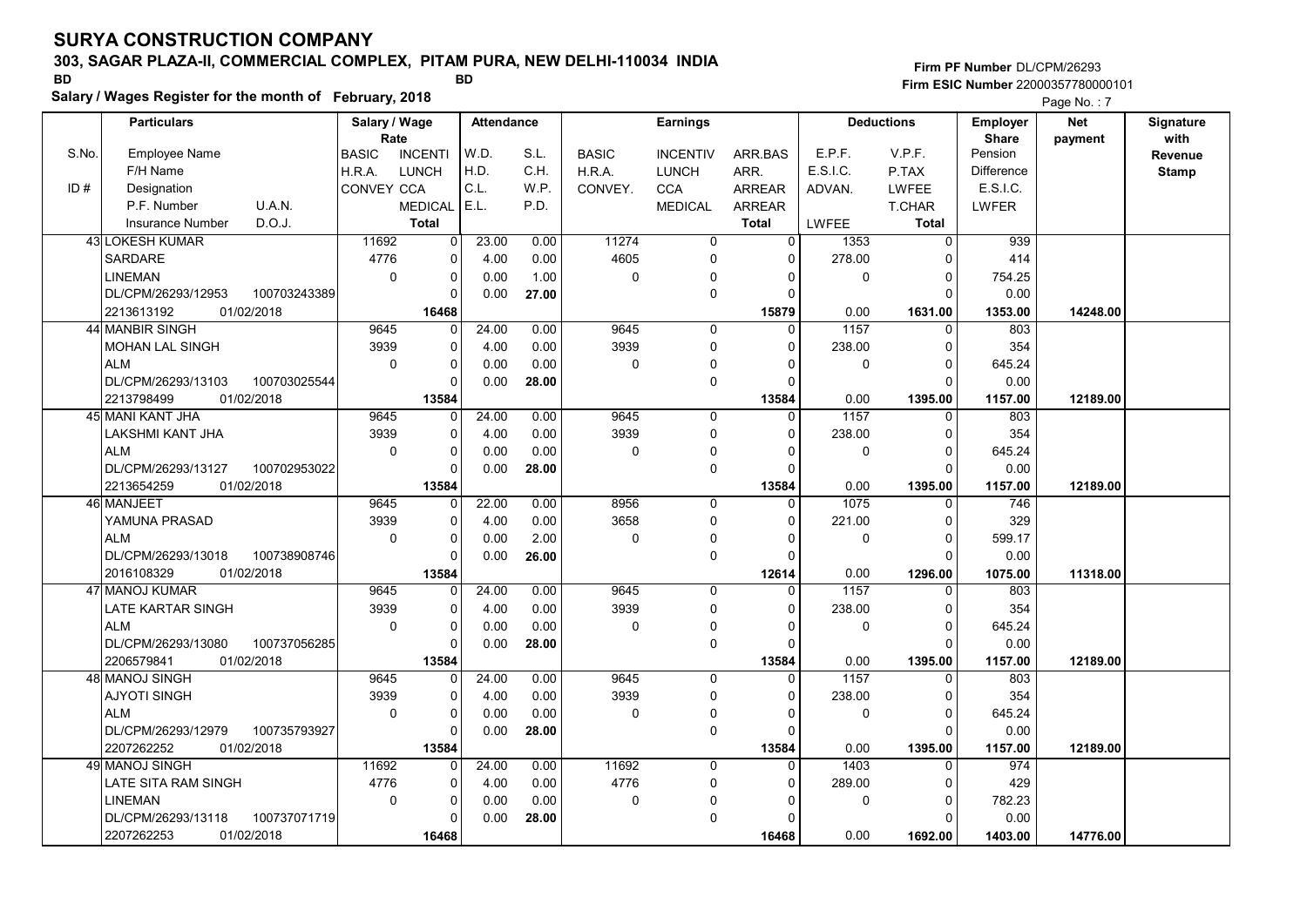# 303, SAGAR PLAZA-II, COMMERCIAL COMPLEX, PITAM PURA, NEW DELHI-110034 INDIA

Salary / Wages Register for the month of February, 2018

### Firm PF Number DL/CPM/26293 Firm ESIC Number <sup>22000357780000101</sup> BD BD

|       | <b>Particulars</b>      |              | Salary / Wage |                | <b>Attendance</b> |       |              | <b>Earnings</b> |                |              | <b>Deductions</b> | <b>Employer</b>   | <b>Net</b> | Signature    |
|-------|-------------------------|--------------|---------------|----------------|-------------------|-------|--------------|-----------------|----------------|--------------|-------------------|-------------------|------------|--------------|
|       |                         |              | Rate          |                |                   | S.L.  |              |                 |                | E.P.F.       | V.P.F.            | <b>Share</b>      | payment    | with         |
| S.No. | <b>Employee Name</b>    |              | <b>BASIC</b>  | <b>INCENTI</b> | W.D.<br>H.D.      |       | <b>BASIC</b> | <b>INCENTIV</b> | ARR BAS        | E.S.I.C.     |                   | Pension           |            | Revenue      |
|       | F/H Name                |              | H.R.A.        | <b>LUNCH</b>   | C.L.              | C.H.  | H.R.A.       | <b>LUNCH</b>    | ARR.           |              | P.TAX             | <b>Difference</b> |            | <b>Stamp</b> |
| ID#   | Designation             |              | CONVEY CCA    |                |                   | WP.   | CONVEY.      | <b>CCA</b>      | <b>ARREAR</b>  | ADVAN.       | <b>LWFEE</b>      | E.S.I.C.          |            |              |
|       | P.F. Number             | U.A.N.       |               | <b>MEDICAL</b> | E.L.              | P.D.  |              | <b>MEDICAL</b>  | <b>ARREAR</b>  |              | T.CHAR            | LWFER             |            |              |
|       | <b>Insurance Number</b> | D.O.J.       |               | <b>Total</b>   |                   |       |              |                 | <b>Total</b>   | <b>LWFEE</b> | Total             |                   |            |              |
|       | 50 MOHAN DASS           |              | 11692         | 0              | 24.00             | 0.00  | 11692        | 0               | $\overline{0}$ | 1403         | $\overline{0}$    | 974               |            |              |
|       | MADAN LAL               |              | 4776          | 0              | 4.00              | 0.00  | 4776         | 0               | $\mathbf 0$    | 289.00       | $\Omega$          | 429               |            |              |
|       | <b>LINEMAN</b>          |              | $\Omega$      | 0              | 0.00              | 0.00  | 0            | 0               | $\Omega$       | $\Omega$     | $\Omega$          | 782.23            |            |              |
|       | DL/CPM/26293/13097      | 100737145793 |               | $\Omega$       | 0.00              | 28.00 |              | $\mathbf 0$     | $\Omega$       |              | $\Omega$          | 0.00              |            |              |
|       | 2211620736              | 01/02/2018   |               | 16468          |                   |       |              |                 | 16468          | 0.00         | 1692.00           | 1403.00           | 14776.00   |              |
|       | 51 MOHAN KUMAR          |              | 9645          | 0              | 24.00             | 0.00  | 9645         | $\mathbf 0$     | 0              | 1157         | $\mathbf 0$       | 803               |            |              |
|       | LATE RAM SOGRATH        |              | 3939          | 0              | 4.00              | 0.00  | 3939         | $\mathbf 0$     | $\Omega$       | 238.00       | $\Omega$          | 354               |            |              |
|       | <b>ALM</b>              |              | $\mathbf 0$   | 0              | 0.00              | 0.00  | 0            | 0               | $\Omega$       | 0            | $\mathbf{0}$      | 645.24            |            |              |
|       | DL/CPM/26293/12994      | 100737066036 |               | $\Omega$       | 0.00              | 28.00 |              | $\mathbf 0$     | $\Omega$       |              | $\Omega$          | 0.00              |            |              |
|       | 2212257220              | 01/02/2018   |               | 13584          |                   |       |              |                 | 13584          | 0.00         | 1395.00           | 1157.00           | 12189.00   |              |
|       | 52 MOHINDER KUMAR       |              | 11692         | 0              | 23.00             | 0.00  | 11274        | $\mathbf 0$     | $\Omega$       | 1353         | $\mathbf{0}$      | 939               |            |              |
|       | <b>SHIV NATH</b>        |              | 4776          | 0              | 4.00              | 0.00  | 4605         | $\mathbf 0$     | $\Omega$       | 278.00       | $\Omega$          | 414               |            |              |
|       | <b>LINEMAN</b>          |              | $\mathbf 0$   | 0              | 0.00              | 1.00  | 0            | 0               | $\Omega$       | 0            | $\mathbf 0$       | 754.25            |            |              |
|       | DL/CPM/26293/12961      | 100998248440 |               | 0              | 0.00              | 27.00 |              | 0               | $\mathbf 0$    |              | $\Omega$          | 0.00              |            |              |
|       | 2016123697              | 01/02/2018   |               | 16468          |                   |       |              |                 | 15879          | 0.00         | 1631.00           | 1353.00           | 14248.00   |              |
|       | 53 MOMRAJ SINGH         |              | 11692         | $\Omega$       | 19.00             | 0.00  | 9604         | $\Omega$        | $\Omega$       | 1152         | $\Omega$          | 800               |            |              |
|       | <b>GANGOLA SINGH</b>    |              | 4776          | 0              | 4.00              | 0.00  | 3923         | $\mathbf 0$     | $\Omega$       | 237.00       | $\Omega$          | 352               |            |              |
|       | <b>LINEMAN</b>          |              | $\mathbf 0$   | 0              | 0.00              | 1.00  | $\mathbf 0$  | 0               | $\Omega$       | $\mathbf 0$  | $\mathbf 0$       | 642.53            |            |              |
|       | DL/CPM/26293/           | 100457717479 |               | 0              | 0.00              | 23.00 |              | $\mathbf 0$     | $\Omega$       |              | $\Omega$          | 0.00              |            |              |
|       | 2012818898              | 05/02/2018   |               | 16468          |                   |       |              |                 | 13527          | 0.00         | 1389.00           | 1152.00           | 12138.00   |              |
|       | 54 MUKESH KUMAR         |              | 11692         | $\Omega$       | 24.00             | 0.00  | 11692        | $\Omega$        | $\Omega$       | 1403         | $\Omega$          | 974               |            |              |
|       | JAMNA DASS              |              | 4776          | 0              | 4.00              | 0.00  | 4776         | $\mathbf 0$     | $\Omega$       | 289.00       | $\Omega$          | 429               |            |              |
|       | <b>LINEMAN</b>          |              | $\mathbf 0$   | 0              | 0.00              | 0.00  | 0            | $\Omega$        | $\Omega$       | $\mathbf 0$  | $\mathbf 0$       | 782.23            |            |              |
|       | DL/CPM/26293/13122      | 100917995670 |               | $\Omega$       | 0.00              | 28.00 |              | $\mathbf 0$     | $\Omega$       |              | $\Omega$          | 0.00              |            |              |
|       | 2213773553              | 01/02/2018   |               | 16468          |                   |       |              |                 | 16468          | 0.00         | 1692.00           | 1403.00           | 14776.00   |              |
|       | 55 MUNNA KUMAR SHAH     |              | 11692         | 0              | 24.00             | 0.00  | 11692        | 0               | $\Omega$       | 1403         | $\mathbf 0$       | 974               |            |              |
|       | <b>LAL MANOHAR SHAH</b> |              | 4776          | 0              | 4.00              | 0.00  | 4776         | $\Omega$        | $\Omega$       | 289.00       | $\mathbf 0$       | 429               |            |              |
|       | <b>LINEMAN</b>          |              | $\Omega$      | 0              | 0.00              | 0.00  | 0            | $\mathbf 0$     | $\Omega$       | 0            | $\Omega$          | 782.23            |            |              |
|       | DL/CPM/26293/13086      | 100702954366 |               | $\Omega$       | 0.00              | 28.00 |              | $\mathbf 0$     | $\Omega$       |              | $\Omega$          | 0.00              |            |              |
|       | 2207266043              | 01/02/2018   |               | 16468          |                   |       |              |                 | 16468          | 0.00         | 1692.00           | 1403.00           | 14776.00   |              |
|       | 56 MURALI MANOHAR       |              | 9645          | 0              | 24.00             | 0.00  | 9645         | $\mathbf 0$     | 0              | 1157         | $\mathbf 0$       | 803               |            |              |
|       | <b>JAGAN NATH</b>       |              | 3939          | 0              | 4.00              | 0.00  | 3939         | 0               | $\Omega$       | 238.00       | $\Omega$          | 354               |            |              |
|       | <b>ALM</b>              |              | $\mathbf 0$   | 0              | 0.00              | 0.00  | 0            | $\mathbf 0$     | $\Omega$       | 0            | $\Omega$          | 645.24            |            |              |
|       | DL/CPM/26293/13028      | 100736694104 |               | $\Omega$       | 0.00              | 28.00 |              | $\Omega$        | $\Omega$       |              | $\Omega$          | 0.00              |            |              |
|       | 2213613235              | 01/02/2018   |               | 13584          |                   |       |              |                 | 13584          | 0.00         | 1395.00           | 1157.00           | 12189.00   |              |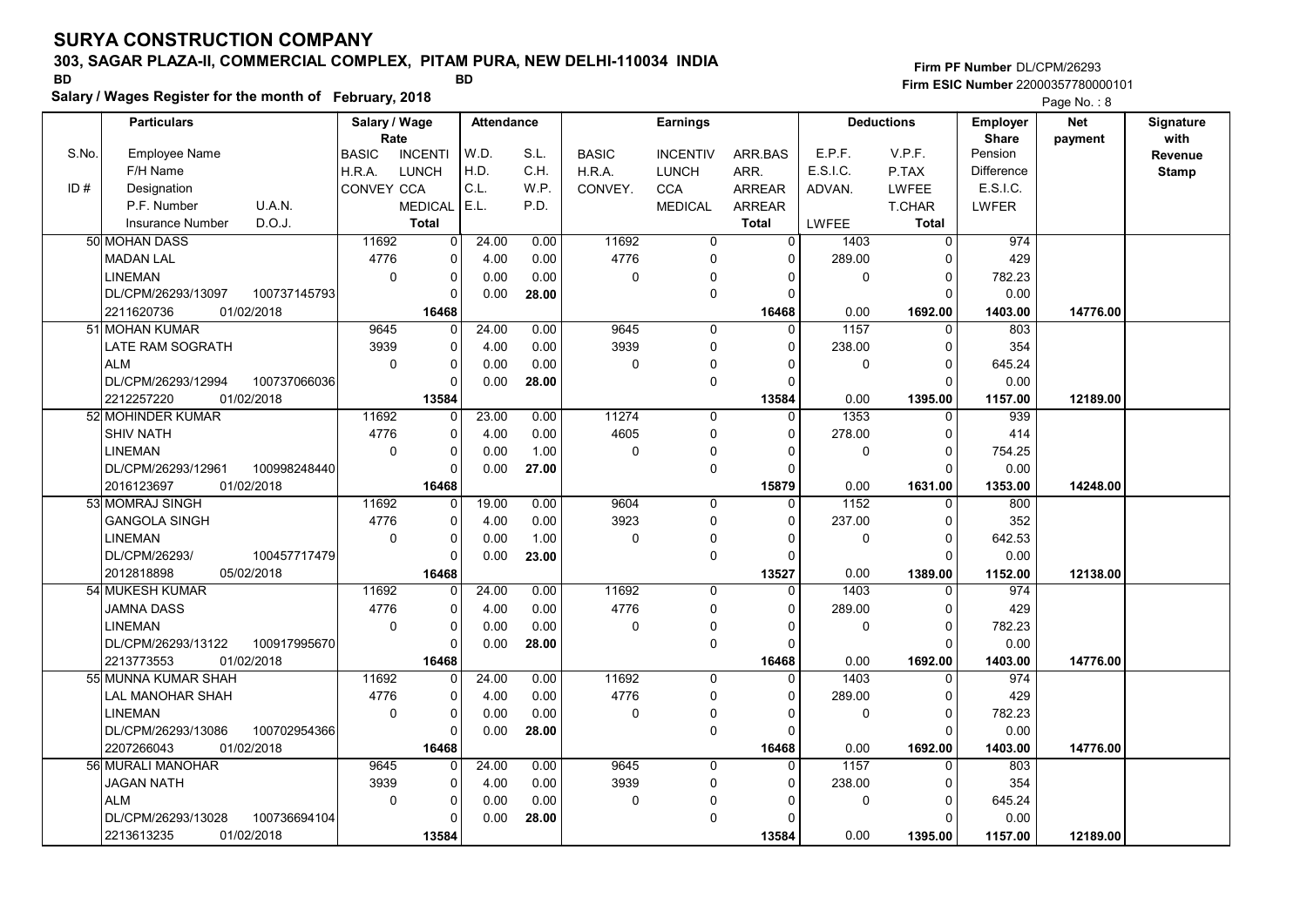# 303, SAGAR PLAZA-II, COMMERCIAL COMPLEX, PITAM PURA, NEW DELHI-110034 INDIA

Salary / Wages Register for the month of February, 2018

### Firm PF Number DL/CPM/26293 Firm ESIC Number <sup>22000357780000101</sup> BD BD

|       |                          |              |                       |                |                   |       |              |                 |               |              |                   |                                 | <b>Faye IVO.</b> . 9  |                   |
|-------|--------------------------|--------------|-----------------------|----------------|-------------------|-------|--------------|-----------------|---------------|--------------|-------------------|---------------------------------|-----------------------|-------------------|
|       | <b>Particulars</b>       |              | Salary / Wage<br>Rate |                | <b>Attendance</b> |       |              | <b>Earnings</b> |               |              | <b>Deductions</b> | <b>Employer</b><br><b>Share</b> | <b>Net</b><br>payment | Signature<br>with |
| S.No. | <b>Employee Name</b>     |              | <b>BASIC</b>          | <b>INCENTI</b> | W.D.              | S.L.  | <b>BASIC</b> | <b>INCENTIV</b> | ARR.BAS       | E.P.F.       | V.P.F.            | Pension                         |                       | Revenue           |
|       | F/H Name                 |              | H.R.A.                | <b>LUNCH</b>   | H.D.              | C.H.  | H.R.A.       | <b>LUNCH</b>    | ARR.          | E.S.I.C.     | P.TAX             | <b>Difference</b>               |                       | Stamp             |
| ID#   | Designation              |              | <b>CONVEY CCA</b>     |                | C.L.              | W.P.  | CONVEY.      | <b>CCA</b>      | <b>ARREAR</b> | ADVAN.       | <b>LWFEE</b>      | E.S.I.C.                        |                       |                   |
|       | P.F. Number              | U.A.N.       |                       | <b>MEDICAL</b> | E.L.              | P.D.  |              | <b>MEDICAL</b>  | <b>ARREAR</b> |              | T.CHAR            | LWFER                           |                       |                   |
|       | <b>Insurance Number</b>  | D.O.J.       |                       | <b>Total</b>   |                   |       |              |                 | <b>Total</b>  | <b>LWFEE</b> | <b>Total</b>      |                                 |                       |                   |
|       | 57 MURARI JHA            |              | 11692                 | $\Omega$       | 24.00             | 0.00  | 11692        | $\mathbf 0$     | $\Omega$      | 1403         | $\mathbf 0$       | 974                             |                       |                   |
|       | <b>SURYA NARAIN JHA</b>  |              | 4776                  | $\mathbf 0$    | 4.00              | 0.00  | 4776         | $\mathbf 0$     | $\mathbf{0}$  | 289.00       | $\Omega$          | 429                             |                       |                   |
|       | <b>LINEMAN</b>           |              | $\Omega$              | $\Omega$       | 0.00              | 0.00  | $\mathbf 0$  | $\mathbf{0}$    | $\Omega$      | 0            | $\Omega$          | 782.23                          |                       |                   |
|       | DL/CPM/26293/12959       | 100738661915 |                       | $\mathbf 0$    | 0.00              |       |              | $\mathbf 0$     | $\Omega$      |              | $\Omega$          | 0.00                            |                       |                   |
|       |                          |              |                       |                |                   | 28.00 |              |                 |               |              |                   |                                 |                       |                   |
|       | 1106533456               | 01/02/2018   |                       | 16468          |                   |       |              |                 | 16468         | 0.00         | 1692.00           | 1403.00                         | 14776.00              |                   |
|       | 58 NARENDER              |              | 11692                 | 0              | 24.00             | 0.00  | 11692        | $\Omega$        | $\Omega$      | 1403         | $\Omega$          | 974                             |                       |                   |
|       | <b>LATE OM PRAKASH</b>   |              | 4776                  | $\Omega$       | 4.00              | 0.00  | 4776         | $\Omega$        | $\Omega$      | 289.00       | $\Omega$          | 429                             |                       |                   |
|       | <b>LINEMAN</b>           |              | $\mathbf 0$           | $\mathbf 0$    | 0.00              | 0.00  | 0            | $\Omega$        | $\Omega$      | 0            | $\mathbf 0$       | 782.23                          |                       |                   |
|       | DL/CPM/26293/13099       | 100737063030 |                       | $\Omega$       | 0.00              | 28.00 |              | $\mathbf 0$     | $\Omega$      |              | $\Omega$          | 0.00                            |                       |                   |
|       | 2213623392               | 01/02/2018   |                       | 16468          |                   |       |              |                 | 16468         | 0.00         | 1692.00           | 1403.00                         | 14776.00              |                   |
|       | 59 NARENDER              |              | 11692                 | $\Omega$       | 24.00             | 0.00  | 11692        | $\Omega$        | $\Omega$      | 1403         | $\Omega$          | 974                             |                       |                   |
|       | <b>RAMKANWAR</b>         |              | 4776                  | $\mathbf 0$    | 4.00              | 0.00  | 4776         | $\mathbf 0$     | $\Omega$      | 289.00       | $\mathbf 0$       | 429                             |                       |                   |
|       | <b>LINEMAN</b>           |              | $\Omega$              | $\mathbf 0$    | 0.00              | 0.00  | 0            | $\mathbf{0}$    | $\Omega$      | 0            | $\Omega$          | 782.23                          |                       |                   |
|       | DL/CPM/26293/13101       | 100703195177 |                       | $\Omega$       | 0.00              | 28.00 |              | $\mathbf 0$     | $\Omega$      |              | $\Omega$          | 0.00                            |                       |                   |
|       | 2213613507               | 01/02/2018   |                       | 16468          |                   |       |              |                 | 16468         | 0.00         | 1692.00           | 1403.00                         | 14776.00              |                   |
|       | 60 NARESH                |              | 9645                  | $\Omega$       | 24.00             | 0.00  | 9645         | $\mathbf 0$     | $\Omega$      | 1157         | $\Omega$          | 803                             |                       |                   |
|       | OM PRAKASH               |              | 3939                  | $\mathbf 0$    | 4.00              | 0.00  | 3939         | $\Omega$        | $\Omega$      | 238.00       | $\Omega$          | 354                             |                       |                   |
|       | <b>ALM</b>               |              | $\mathbf 0$           | $\mathbf 0$    | 0.00              | 0.00  | $\mathbf 0$  | $\mathbf 0$     | $\Omega$      | 0            | $\Omega$          | 645.24                          |                       |                   |
|       | DL/CPM/26293/13113       | 100922852235 |                       | $\Omega$       | 0.00              | 28.00 |              | $\Omega$        | $\Omega$      |              | $\Omega$          | 0.00                            |                       |                   |
|       | 2016187556               | 01/02/2018   |                       | 13584          |                   |       |              |                 | 13584         | 0.00         | 1395.00           | 1157.00                         | 12189.00              |                   |
|       | 61 NARESH                |              | 9645                  | 0              | 24.00             | 0.00  | 9645         | $\Omega$        | $\Omega$      | 1157         | $\Omega$          | 803                             |                       |                   |
|       | <b>ISHWAR SINGH</b>      |              | 3939                  | $\mathbf 0$    | 4.00              | 0.00  | 3939         | $\Omega$        | $\Omega$      | 238.00       | $\Omega$          | 354                             |                       |                   |
|       | <b>ALM</b>               |              | $\Omega$              | $\Omega$       | 0.00              | 0.00  | $\mathbf 0$  | $\mathbf 0$     | $\Omega$      | 0            | $\Omega$          | 645.24                          |                       |                   |
|       | DL/CPM/26293/13037       | 100917699480 |                       | $\mathbf 0$    | 0.00              | 28.00 |              | $\mathbf 0$     | $\Omega$      |              | $\Omega$          | 0.00                            |                       |                   |
|       | 2016179194               | 01/02/2018   |                       | 13584          |                   |       |              |                 | 13584         | 0.00         | 1395.00           | 1157.00                         | 12189.00              |                   |
|       | 62 NARESH KUMAR          |              | 9645                  | $\Omega$       | 24.00             | 0.00  | 9645         | $\Omega$        | $\Omega$      | 1157         | $\Omega$          | 803                             |                       |                   |
|       | <b>LATE PRAHLAD</b>      |              | 3939                  | $\Omega$       | 4.00              | 0.00  | 3939         | $\Omega$        | $\Omega$      | 238.00       | $\Omega$          | 354                             |                       |                   |
|       | <b>ALM</b>               |              | $\Omega$              | $\mathbf 0$    | 0.00              | 0.00  | $\mathbf 0$  | $\mathbf 0$     | $\Omega$      | 0            | $\Omega$          | 645.24                          |                       |                   |
|       | DL/CPM/26293/13126       | 100702962048 |                       | $\Omega$       | 0.00              | 28.00 |              | $\Omega$        | $\Omega$      |              | $\Omega$          | 0.00                            |                       |                   |
|       | 1110045411               | 01/02/2018   |                       | 13584          |                   |       |              |                 | 13584         | 0.00         | 1395.00           | 1157.00                         | 12189.00              |                   |
|       | 63 NAROTTAM KUMAR SHARMA |              | 11692                 | $\Omega$       | 24.00             | 0.00  | 11692        | $\Omega$        | $\Omega$      | 1403         | $\Omega$          | 974                             |                       |                   |
|       | BAJRANG LAL SHARMA       |              | 4776                  | $\mathbf 0$    | 4.00              | 0.00  | 4776         | $\mathbf 0$     | $\Omega$      | 289.00       | $\Omega$          | 429                             |                       |                   |
|       | <b>LINEMAN</b>           |              | $\mathbf 0$           | $\mathbf 0$    | 0.00              | 0.00  | $\Omega$     | $\Omega$        | $\Omega$      | 0            | $\mathbf 0$       | 782.23                          |                       |                   |
|       | DL/CPM/26293/13021       | 100735997798 |                       | $\Omega$       | 0.00              | 28.00 |              | $\Omega$        | $\Omega$      |              | $\Omega$          | 0.00                            |                       |                   |
|       | 2213613399               | 01/02/2018   |                       | 16468          |                   |       |              |                 | 16468         | 0.00         | 1692.00           | 1403.00                         | 14776.00              |                   |
|       |                          |              |                       |                |                   |       |              |                 |               |              |                   |                                 |                       |                   |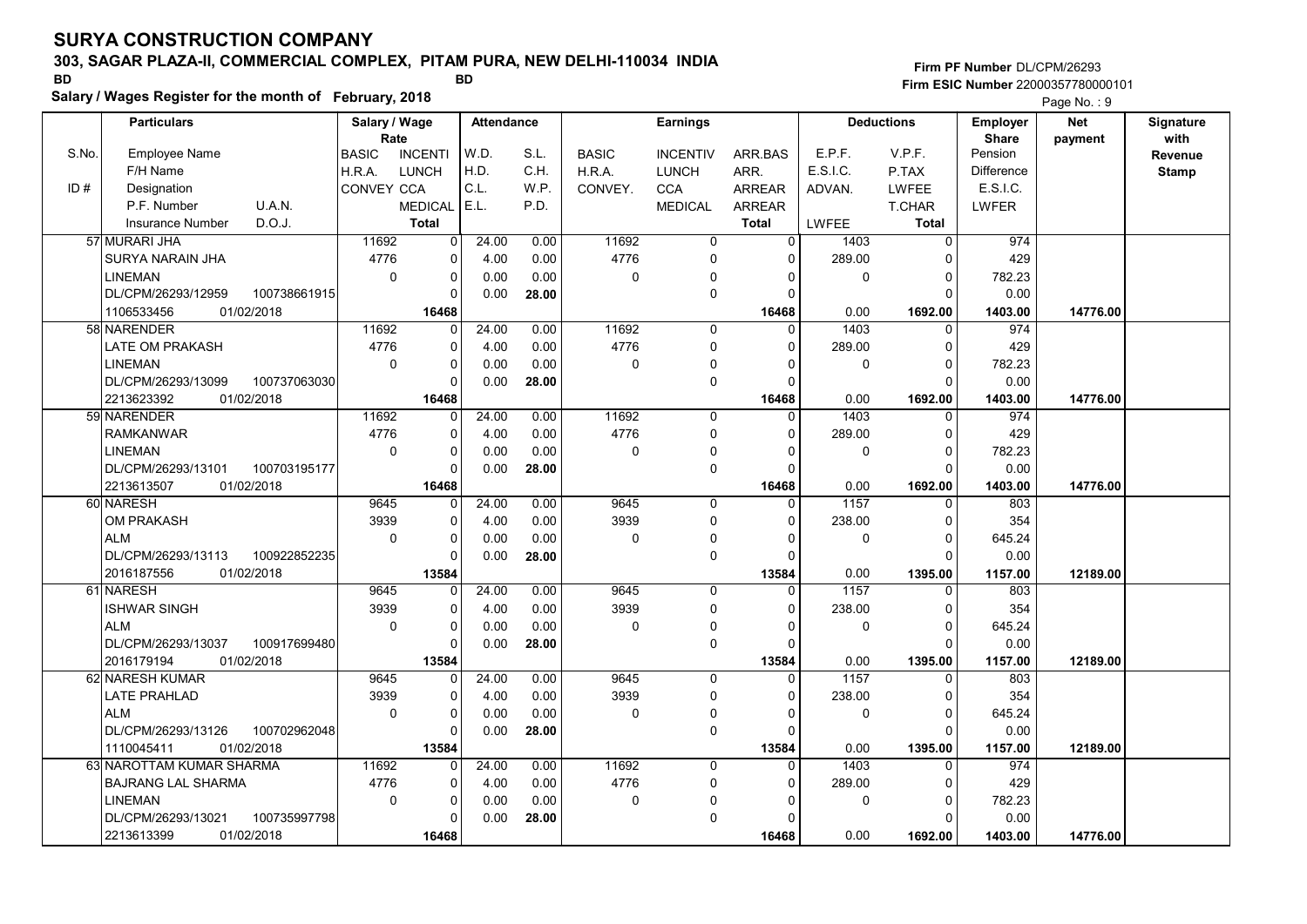# 303, SAGAR PLAZA-II, COMMERCIAL COMPLEX, PITAM PURA, NEW DELHI-110034 INDIA

Salary / Wages Register for the month of February, 2018

### Firm PF Number DL/CPM/26293 Firm ESIC Number <sup>22000357780000101</sup> BD BD

|       | <b>Particulars</b>                                    |              | Salary / Wage        |                         | <b>Attendance</b> |       |              | <b>Earnings</b>  |                      |              | <b>Deductions</b>       | <b>Employer</b>         | <b>Net</b> | Signature       |
|-------|-------------------------------------------------------|--------------|----------------------|-------------------------|-------------------|-------|--------------|------------------|----------------------|--------------|-------------------------|-------------------------|------------|-----------------|
| S.No. | <b>Employee Name</b>                                  |              | Rate<br><b>BASIC</b> | <b>INCENTI</b>          | W.D.              | S.L.  | <b>BASIC</b> | <b>INCENTIV</b>  | ARR.BAS              | E.P.F.       | V.P.F.                  | <b>Share</b><br>Pension | payment    | with<br>Revenue |
|       | F/H Name                                              |              | H.R.A.               | <b>LUNCH</b>            | H.D.              | C.H.  | H.R.A.       | <b>LUNCH</b>     | ARR.                 | E.S.I.C.     | P.TAX                   | <b>Difference</b>       |            | <b>Stamp</b>    |
| ID#   | Designation                                           |              | CONVEY CCA           |                         | C.L.              | W.P.  | CONVEY.      | <b>CCA</b>       | ARREAR               | ADVAN.       | <b>LWFEE</b>            | E.S.I.C.                |            |                 |
|       | U.A.N.<br>P.F. Number                                 |              |                      | <b>MEDICAL</b>          | E.L.              | P.D.  |              | <b>MEDICAL</b>   | <b>ARREAR</b>        |              | <b>T.CHAR</b>           | LWFER                   |            |                 |
|       | D.O.J.<br><b>Insurance Number</b>                     |              |                      | <b>Total</b>            |                   |       |              |                  | <b>Total</b>         | <b>LWFEE</b> | <b>Total</b>            |                         |            |                 |
|       | 64 OM KANWAR                                          |              | 11692                | $\mathbf 0$             | 24.00             | 0.00  | 11692        | $\mathbf 0$      | $\overline{0}$       | 1403         | $\overline{0}$          | 974                     |            |                 |
|       |                                                       |              |                      |                         |                   |       |              | $\Omega$         | $\Omega$             |              | $\Omega$                |                         |            |                 |
|       | LATE SURENDER KUMAR                                   |              | 4776                 | 0                       | 4.00              | 0.00  | 4776         |                  |                      | 289.00       | $\Omega$                | 429                     |            |                 |
|       | <b>FOREMAN</b><br>DL/CPM/26293/13083                  | 100702964201 | $\mathbf 0$          | $\mathbf 0$<br>$\Omega$ | 0.00<br>0.00      | 0.00  | $\mathbf 0$  | 0<br>$\mathbf 0$ | $\Omega$<br>$\Omega$ | 0            | $\Omega$                | 782.23<br>0.00          |            |                 |
|       |                                                       |              |                      |                         |                   | 28.00 |              |                  |                      |              |                         |                         |            |                 |
|       | 2211620762<br>01/02/2018<br>65 PANKAJ KUMAR CHAUDHARY |              | 9645                 | 16468<br>$\Omega$       |                   |       | 9645         | $\mathbf 0$      | 16468<br>$\Omega$    | 0.00<br>1157 | 1692.00                 | 1403.00                 | 14776.00   |                 |
|       |                                                       |              |                      | $\mathbf 0$             | 24.00             | 0.00  | 3939         | $\mathbf 0$      | $\Omega$             |              | $\mathbf 0$<br>$\Omega$ | 803                     |            |                 |
|       | LATE RAMISHWAR CAHUDHARI                              |              | 3939<br>$\Omega$     | $\mathbf 0$             | 4.00              | 0.00  | $\mathbf 0$  |                  | $\Omega$             | 238.00       | $\Omega$                | 354                     |            |                 |
|       | <b>ALM</b>                                            |              |                      | $\Omega$                | 0.00              | 0.00  |              | 0                | $\Omega$             | 0            | $\Omega$                | 645.24                  |            |                 |
|       | DL/CPM/26293/13036<br>01/02/2018<br>2211754347        | 100888739386 |                      | 13584                   | 0.00              | 28.00 |              | $\mathbf 0$      | 13584                | 0.00         | 1395.00                 | 0.00<br>1157.00         | 12189.00   |                 |
|       | 66 PARMOD KUMAR                                       |              | 9645                 | 0                       | 24.00             | 0.00  | 9645         | $\mathbf 0$      | $\Omega$             | 1157         | $\Omega$                | 803                     |            |                 |
|       | <b>DILBAG SINGH</b>                                   |              | 3939                 | 0                       | 4.00              | 0.00  | 3939         | $\mathbf 0$      | $\Omega$             | 238.00       | $\Omega$                | 354                     |            |                 |
|       | <b>ALM</b>                                            |              | $\Omega$             | $\mathbf 0$             | 0.00              | 0.00  | $\mathbf 0$  | $\mathbf{0}$     | $\Omega$             | 0            | $\Omega$                | 645.24                  |            |                 |
|       | DL/CPM/26293/13128                                    | 100736374254 |                      | $\Omega$                | 0.00              | 28.00 |              | $\mathbf 0$      | $\Omega$             |              | $\Omega$                | 0.00                    |            |                 |
|       | 2213613161<br>01/02/2018                              |              |                      | 13584                   |                   |       |              |                  | 13584                | 0.00         | 1395.00                 | 1157.00                 | 12189.00   |                 |
|       | 67 PAWAN KUMAR                                        |              | 9645                 | $\mathbf 0$             | 24.00             | 0.00  | 9645         | $\mathbf 0$      | $\Omega$             | 1157         | $\mathbf 0$             | 803                     |            |                 |
|       | <b>SAT NARAYAN</b>                                    |              | 3939                 | $\Omega$                | 4.00              | 0.00  | 3939         | $\Omega$         | $\Omega$             | 238.00       | $\Omega$                | 354                     |            |                 |
|       | <b>ALM</b>                                            |              | $\Omega$             | $\mathbf 0$             | 0.00              | 0.00  | $\mathbf 0$  | 0                | $\Omega$             | $\mathbf 0$  | $\Omega$                | 645.24                  |            |                 |
|       | DL/CPM/26293/13106                                    | 100738243292 |                      | 0                       | 0.00              | 28.00 |              | $\mathbf 0$      | $\Omega$             |              | $\Omega$                | 0.00                    |            |                 |
|       | 01/02/2018<br>2212357329                              |              |                      | 13584                   |                   |       |              |                  | 13584                | 0.00         | 1395.00                 | 1157.00                 | 12189.00   |                 |
|       | 68 PRAMOD                                             |              | 11692                | O                       | 24.00             | 0.00  | 11692        | $\Omega$         | $\Omega$             | 1403         | $\Omega$                | 974                     |            |                 |
|       | <b>DAYASHANKAR</b>                                    |              | 4776                 | $\Omega$                | 4.00              | 0.00  | 4776         | $\Omega$         | $\Omega$             | 289.00       | $\Omega$                | 429                     |            |                 |
|       | <b>LINEMAN</b>                                        |              | $\mathbf 0$          | $\mathbf 0$             | 0.00              | 0.00  | $\pmb{0}$    | $\Omega$         | $\Omega$             | 0            | $\mathbf 0$             | 782.23                  |            |                 |
|       | DL/CPM/26293/13092                                    | 100702787828 |                      | $\Omega$                | 0.00              | 28.00 |              | $\mathbf 0$      | $\Omega$             |              | $\Omega$                | 0.00                    |            |                 |
|       | 2206578134<br>01/02/2018                              |              |                      | 16468                   |                   |       |              |                  | 16468                | 0.00         | 1692.00                 | 1403.00                 | 14776.00   |                 |
|       | 69 PRITAM SINGH                                       |              | 9645                 | $\Omega$                | 24.00             | 0.00  | 9645         | $\mathbf 0$      | $\Omega$             | 1157         | $\Omega$                | 803                     |            |                 |
|       | PREM SINGH                                            |              | 3939                 | $\mathbf 0$             | 4.00              | 0.00  | 3939         | $\mathbf 0$      | $\Omega$             | 238.00       | $\mathbf 0$             | 354                     |            |                 |
|       | <b>ALM</b>                                            |              | $\mathbf 0$          | $\mathbf 0$             | 0.00              | 0.00  | 0            | $\mathbf 0$      | $\Omega$             | 0            | $\Omega$                | 645.24                  |            |                 |
|       | DL/CPM/26293/13110                                    | 100737736814 |                      | $\Omega$                | 0.00              | 28.00 |              | $\mathbf 0$      | $\Omega$             |              | $\Omega$                | 0.00                    |            |                 |
|       | 01/02/2018<br>2213613240                              |              |                      | 13584                   |                   |       |              |                  | 13584                | 0.00         | 1395.00                 | 1157.00                 | 12189.00   |                 |
|       | 70 PYARE LAL                                          |              | 11692                | $\mathbf 0$             | 24.00             | 0.00  | 11692        | $\mathbf 0$      | $\mathbf{0}$         | 1403         | $\mathbf 0$             | 974                     |            |                 |
|       | <b>MURARI LAL</b>                                     |              | 4776                 | $\mathbf 0$             | 4.00              | 0.00  | 4776         | 0                | $\Omega$             | 289.00       | $\Omega$                | 429                     |            |                 |
|       | <b>LINEMAN</b>                                        |              | $\mathbf 0$          | $\mathbf 0$             | 0.00              | 0.00  | 0            | 0                | $\Omega$             | 0            | $\Omega$                | 782.23                  |            |                 |
|       | DL/CPM/26293/13084                                    | 100703045736 |                      | $\Omega$                | 0.00              | 28.00 |              | $\Omega$         | O                    |              | $\Omega$                | 0.00                    |            |                 |
|       | 2213832720<br>01/02/2018                              |              |                      | 16468                   |                   |       |              |                  | 16468                | 0.00         | 1692.00                 | 1403.00                 | 14776.00   |                 |
|       |                                                       |              |                      |                         |                   |       |              |                  |                      |              |                         |                         |            |                 |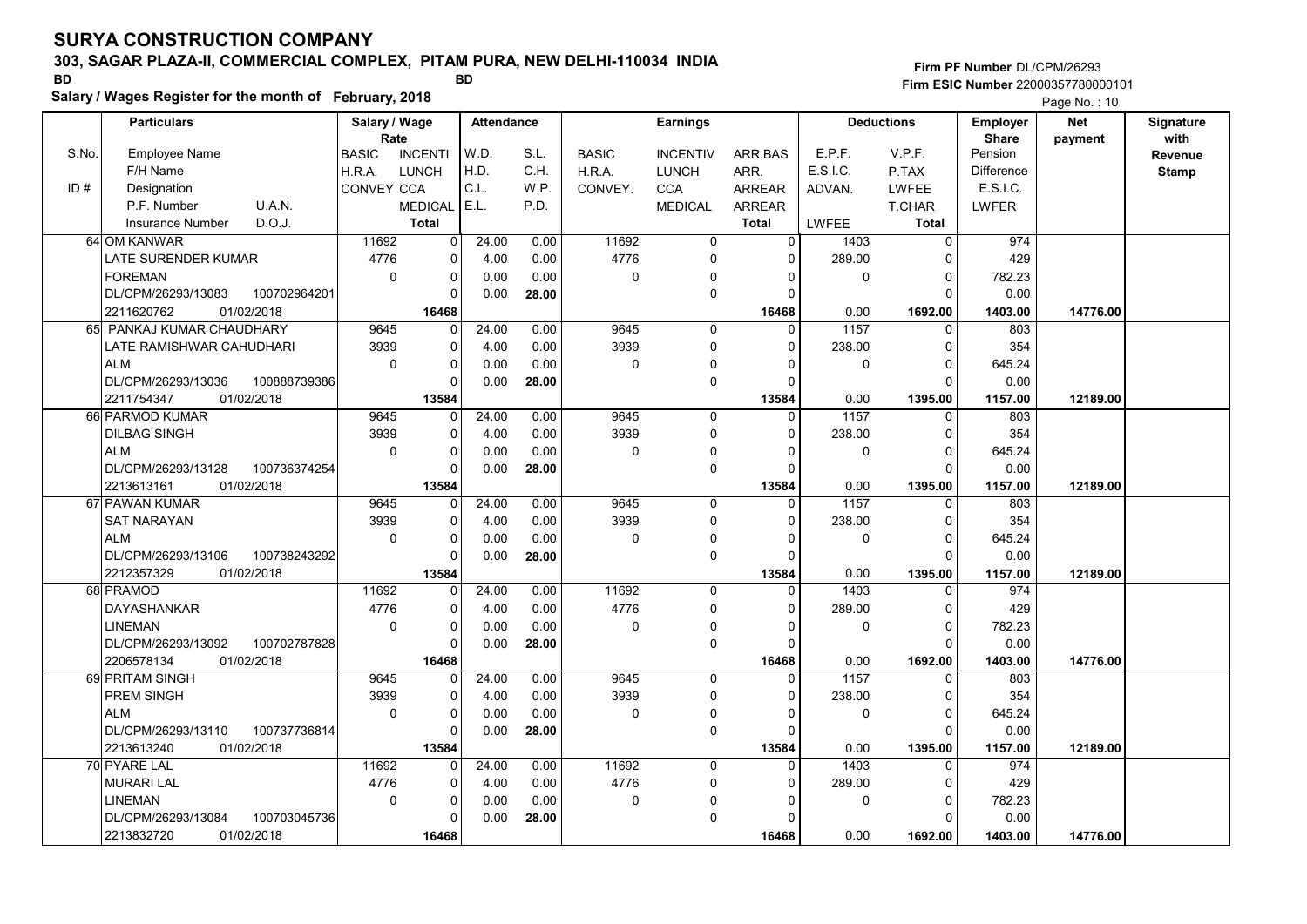# 303, SAGAR PLAZA-II, COMMERCIAL COMPLEX, PITAM PURA, NEW DELHI-110034 INDIA

Salary / Wages Register for the month of February, 2018

### Firm PF Number DL/CPM/26293 Firm ESIC Number <sup>22000357780000101</sup> BD BD

|       |                         |              |                       |                |                   |       |              |                 |                |             |                   |                          | $\Gamma$ aye ive. $\Gamma$ i |                   |
|-------|-------------------------|--------------|-----------------------|----------------|-------------------|-------|--------------|-----------------|----------------|-------------|-------------------|--------------------------|------------------------------|-------------------|
|       | <b>Particulars</b>      |              | Salary / Wage<br>Rate |                | <b>Attendance</b> |       |              | <b>Earnings</b> |                |             | <b>Deductions</b> | Employer<br><b>Share</b> | <b>Net</b><br>payment        | Signature<br>with |
| S.No. | <b>Employee Name</b>    |              | <b>BASIC</b>          | <b>INCENTI</b> | W.D.              | S.L.  | <b>BASIC</b> | <b>INCENTIV</b> | ARR.BAS        | E.P.F.      | V.P.F.            | Pension                  |                              | Revenue           |
|       | F/H Name                |              | H.R.A.                | <b>LUNCH</b>   | H.D.              | C.H.  | H.R.A.       | <b>LUNCH</b>    | ARR.           | E.S.I.C.    | P.TAX             | <b>Difference</b>        |                              | <b>Stamp</b>      |
| ID#   | Designation             |              | CONVEY CCA            |                | C.L.              | W.P.  | CONVEY.      | <b>CCA</b>      | ARREAR         | ADVAN.      | <b>LWFEE</b>      | E.S.I.C.                 |                              |                   |
|       | P.F. Number             | U.A.N.       |                       | <b>MEDICAL</b> | E.L.              | P.D.  |              | <b>MEDICAL</b>  | <b>ARREAR</b>  |             | <b>T.CHAR</b>     | <b>LWFER</b>             |                              |                   |
|       | <b>Insurance Number</b> | D.O.J.       |                       | <b>Total</b>   |                   |       |              |                 | <b>Total</b>   | LWFEE       | <b>Total</b>      |                          |                              |                   |
|       | 71 PYARE LAL            |              | 11692                 | 0              | 24.00             | 0.00  | 11692        | $\mathbf 0$     | $\overline{0}$ | 1403        | $\mathbf 0$       | 974                      |                              |                   |
|       | LATE UJAGAR LAL         |              | 4776                  | $\mathbf 0$    | 4.00              | 0.00  | 4776         | $\mathbf 0$     | $\mathbf{0}$   | 289.00      | $\Omega$          | 429                      |                              |                   |
|       | <b>FOREMAN</b>          |              | $\mathbf 0$           | $\Omega$       | 0.00              | 0.00  | $\mathbf 0$  | $\Omega$        | $\Omega$       | 0           | $\mathbf 0$       | 782.23                   |                              |                   |
|       | DL/CPM/26293/13116      | 100702964388 |                       | $\mathbf 0$    | 0.00              | 28.00 |              | $\mathbf 0$     | $\Omega$       |             | $\Omega$          | 0.00                     |                              |                   |
|       | 2212969874              | 01/02/2018   |                       | 16468          |                   |       |              |                 | 16468          | 0.00        | 1692.00           | 1403.00                  | 14776.00                     |                   |
|       | 72 RAFFIK               |              | 11692                 | $\mathbf 0$    | 24.00             | 0.00  | 11692        | $\Omega$        | $\Omega$       | 1403        | $\Omega$          | 974                      |                              |                   |
|       | <b>ROSHAN</b>           |              | 4776                  | $\Omega$       | 4.00              | 0.00  | 4776         | $\Omega$        | $\Omega$       | 289.00      | $\Omega$          | 429                      |                              |                   |
|       | <b>LINEMAN</b>          |              | $\mathbf 0$           | $\pmb{0}$      | 0.00              | 0.00  | 0            | $\mathbf{0}$    | $\Omega$       | 0           | $\mathbf 0$       | 782.23                   |                              |                   |
|       | DL/CPM/26293/13093      | 100703217785 |                       | $\mathbf 0$    | 0.00              | 28.00 |              | $\pmb{0}$       | $\mathbf 0$    |             | $\Omega$          | 0.00                     |                              |                   |
|       | 2213737935              | 01/02/2018   |                       | 16468          |                   |       |              |                 | 16468          | 0.00        | 1692.00           | 1403.00                  | 14776.00                     |                   |
|       | 73 RAHUL                |              | 9645                  | 0              | 24.00             | 0.00  | 9645         | 0               | $\mathbf{0}$   | 1157        | 0                 | 803                      |                              |                   |
|       | OMNARAYAN               |              | 3939                  | 0              | 4.00              | 0.00  | 3939         | 0               | 0              | 238.00      | 0                 | 354                      |                              |                   |
|       | <b>ALM</b>              |              | $\mathbf 0$           | $\mathbf 0$    | 0.00              | 0.00  | $\mathbf 0$  | $\mathbf 0$     | $\Omega$       | $\mathbf 0$ | $\Omega$          | 645.24                   |                              |                   |
|       | DL/CPM/26293/13111      | 100922838744 |                       | $\Omega$       | 0.00              | 28.00 |              | $\mathbf 0$     | $\Omega$       |             | $\Omega$          | 0.00                     |                              |                   |
|       | 2016178306              | 01/02/2018   |                       | 13584          |                   |       |              |                 | 13584          | 0.00        | 1395.00           | 1157.00                  | 12189.00                     |                   |
|       | 74 RAJ KUMAR            |              | 11692                 | $\mathbf 0$    | 24.00             | 0.00  | 11692        | $\mathbf 0$     | $\mathbf{0}$   | 1403        | $\mathbf 0$       | 974                      |                              |                   |
|       | LATE ROSHAN LAL         |              | 4776                  | 0              | 4.00              | 0.00  | 4776         | $\mathbf 0$     | $\Omega$       | 289.00      | $\Omega$          | 429                      |                              |                   |
|       | <b>LINEMAN</b>          |              | $\Omega$              | 0              | 0.00              | 0.00  | 0            | $\mathbf 0$     | $\Omega$       | 0           | $\Omega$          | 782.23                   |                              |                   |
|       | DL/CPM/26293/13119      | 100737067217 |                       | $\Omega$       | 0.00              | 28.00 |              | $\mathbf 0$     | $\Omega$       |             | $\Omega$          | 0.00                     |                              |                   |
|       | 2213613329              | 01/02/2018   |                       | 16468          |                   |       |              |                 | 16468          | 0.00        | 1692.00           | 1403.00                  | 14776.00                     |                   |
|       | 75 RAJ PAL              |              | 9645                  | 0              | 24.00             | 0.00  | 9645         | 0               | $\overline{0}$ | 1157        | 0                 | 803                      |                              |                   |
|       | <b>DEEP CHAND</b>       |              | 3939                  | $\mathbf 0$    | 4.00              | 0.00  | 3939         | $\mathbf 0$     | $\Omega$       | 238.00      | $\Omega$          | 354                      |                              |                   |
|       | <b>ALM</b>              |              | $\mathbf 0$           | $\mathbf 0$    | 0.00              | 0.00  | 0            | 0               | 0              | 0           | $\mathbf 0$       | 645.24                   |                              |                   |
|       | DL/CPM/26293/13104      | 100736315198 |                       | $\mathbf 0$    | 0.00              | 28.00 |              | $\mathbf 0$     | $\Omega$       |             | $\Omega$          | 0.00                     |                              |                   |
|       | 2213613207              | 01/02/2018   |                       | 13584          |                   |       |              |                 | 13584          | 0.00        | 1395.00           | 1157.00                  | 12189.00                     |                   |
|       | 76 RAJBEER              |              | 9645                  | 0              | 24.00             | 0.00  | 9645         | $\Omega$        | $\Omega$       | 1157        | $\mathbf 0$       | 803                      |                              |                   |
|       | <b>NATHU RAM</b>        |              | 3939                  | 0              | 4.00              | 0.00  | 3939         | $\mathbf 0$     | $\Omega$       | 238.00      | $\Omega$          | 354                      |                              |                   |
|       | <b>ALM</b>              |              | $\Omega$              | 0              | 0.00              | 0.00  | $\mathbf 0$  | $\mathbf{0}$    | $\Omega$       | $\mathbf 0$ | $\Omega$          | 645.24                   |                              |                   |
|       | DL/CPM/26293/13186      | 101178216577 |                       | $\Omega$       | 0.00              | 28.00 |              | $\mathbf 0$     | $\Omega$       |             | $\Omega$          | 0.00                     |                              |                   |
|       | 2016737965              | 01/02/2018   |                       | 13584          |                   |       |              |                 | 13584          | 0.00        | 1395.00           | 1157.00                  | 12189.00                     |                   |
|       | 77 RAJENDER             |              | 11692                 | $\mathbf 0$    | 24.00             | 0.00  | 11692        | 0               | $\mathbf{0}$   | 1403        | $\mathbf 0$       | 974                      |                              |                   |
|       | ISHWAR SINGH            |              | 4776                  | 0              | 4.00              | 0.00  | 4776         | 0               | 0              | 289.00      | $\mathbf 0$       | 429                      |                              |                   |
|       | <b>LINEMAN</b>          |              | $\mathbf 0$           | $\pmb{0}$      | 0.00              | 0.00  | 0            | $\mathbf 0$     | 0              | 0           | $\mathbf 0$       | 782.23                   |                              |                   |
|       | DL/CPM/26293/13223      | 100702873977 |                       | $\Omega$       | 0.00              | 28.00 |              | $\mathbf 0$     | $\Omega$       |             | $\Omega$          | 0.00                     |                              |                   |
|       | 2213623431              | 01/02/2018   |                       | 16468          |                   |       |              |                 | 16468          | 0.00        | 1692.00           | 1403.00                  | 14776.00                     |                   |
|       |                         |              |                       |                |                   |       |              |                 |                |             |                   |                          |                              |                   |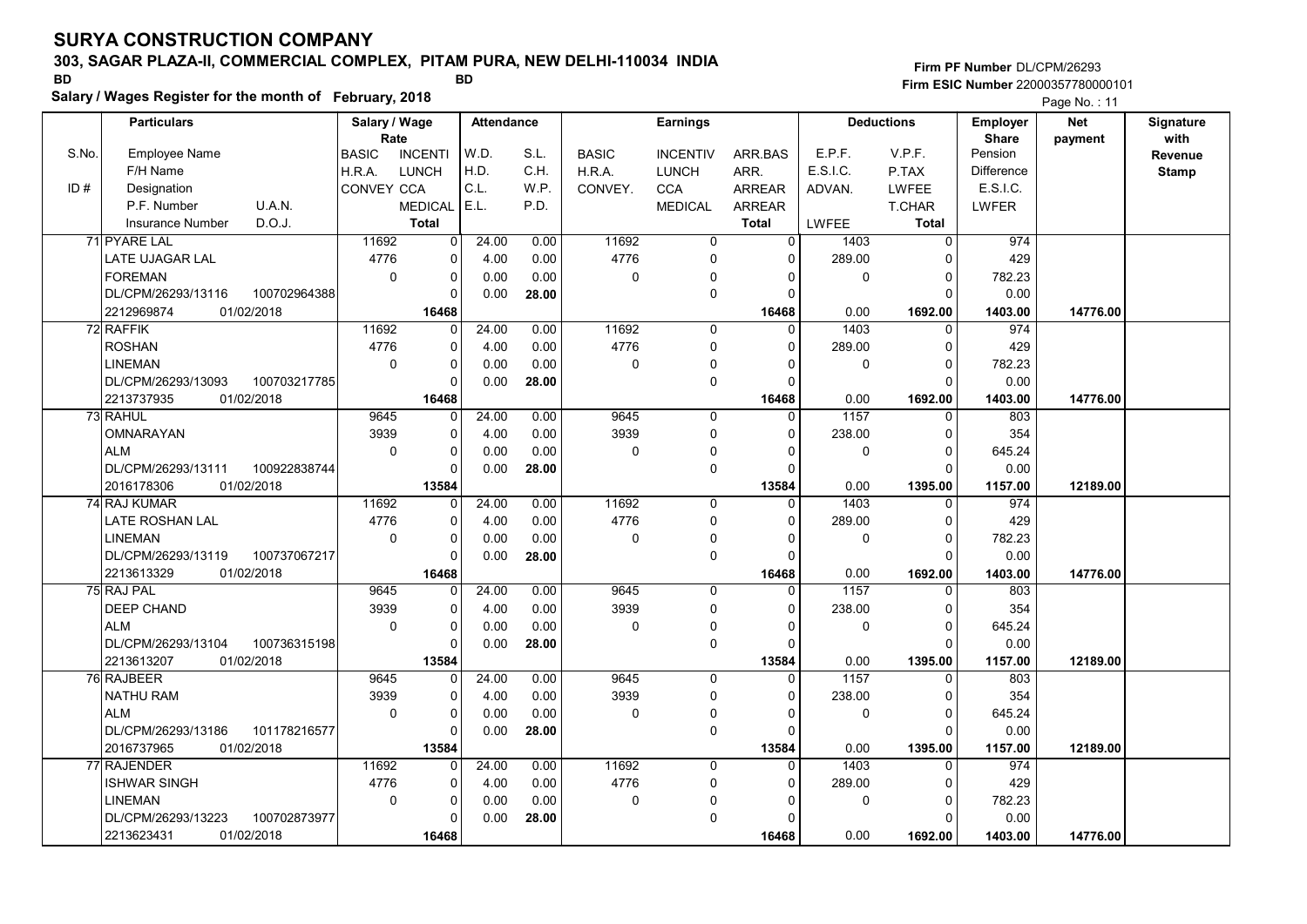# 303, SAGAR PLAZA-II, COMMERCIAL COMPLEX, PITAM PURA, NEW DELHI-110034 INDIA

Salary / Wages Register for the month of February, 2018

### Firm PF Number DL/CPM/26293 Firm ESIC Number <sup>22000357780000101</sup> BD BD

|       | <b>Particulars</b>                             | Salary / Wage<br>Rate |                            | <b>Attendance</b> |       |              | <b>Earnings</b>  |                      |          | <b>Deductions</b>          | Employer<br><b>Share</b> | <b>Net</b><br>payment | Signature<br>with |
|-------|------------------------------------------------|-----------------------|----------------------------|-------------------|-------|--------------|------------------|----------------------|----------|----------------------------|--------------------------|-----------------------|-------------------|
| S.No. | Employee Name                                  | <b>BASIC</b>          | <b>INCENTI</b>             | W.D.              | S.L.  | <b>BASIC</b> | <b>INCENTIV</b>  | ARR BAS              | E.P.F.   | V.P.F.                     | Pension                  |                       | Revenue           |
|       | F/H Name                                       | H.R.A.                | <b>LUNCH</b>               | H.D.              | C.H.  | H.R.A.       | <b>LUNCH</b>     | ARR.                 | E.S.I.C. | P.TAX                      | <b>Difference</b>        |                       | <b>Stamp</b>      |
| ID#   | Designation                                    | CONVEY CCA            |                            | C.L.              | W.P.  | CONVEY.      | <b>CCA</b>       | <b>ARREAR</b>        | ADVAN.   | <b>LWFEE</b>               | E.S.I.C.                 |                       |                   |
|       | U.A.N.<br>P.F. Number                          |                       | MEDICAL E.L.               |                   | P.D.  |              | <b>MEDICAL</b>   | <b>ARREAR</b>        |          | T.CHAR                     | LWFER                    |                       |                   |
|       | D.O.J.<br>Insurance Number                     |                       | <b>Total</b>               |                   |       |              |                  | Total                | LWFEE    | <b>Total</b>               |                          |                       |                   |
|       | 78 RAJPAL                                      | 11692                 | $\Omega$                   | 24.00             | 0.00  | 11692        | $\Omega$         | $\Omega$             | 1403     | $\Omega$                   | 974                      |                       |                   |
|       | <b>LATE DEVI DAS</b>                           | 4776                  | $\mathbf 0$                | 4.00              | 0.00  | 4776         | $\mathbf 0$      | $\Omega$             | 289.00   | $\Omega$                   | 429                      |                       |                   |
|       | <b>LINEMAN</b>                                 | $\mathbf 0$           | $\mathbf 0$                | 0.00              | 0.00  | 0            | $\mathbf 0$      | $\Omega$             | 0        | $\overline{0}$             | 782.23                   |                       |                   |
|       | DL/CPM/26293/13100<br>100888672662             |                       | $\Omega$                   | 0.00              | 28.00 |              | $\mathbf 0$      | $\Omega$             |          | $\Omega$                   | 0.00                     |                       |                   |
|       | 2016120607<br>01/02/2018                       |                       | 16468                      |                   |       |              |                  | 16468                | 0.00     | 1692.00                    | 1403.00                  | 14776.00              |                   |
|       | 79 RAJPAL                                      | 9645                  | $\Omega$                   | 24.00             | 0.00  | 9645         | $\mathbf 0$      | $\Omega$             | 1157     | $\Omega$                   | 803                      |                       |                   |
|       | <b>RAM KISHAN</b>                              | 3939                  | $\mathbf 0$                | 4.00              | 0.00  | 3939         | $\mathbf 0$      | $\Omega$             | 238.00   | $\mathbf 0$                | 354                      |                       |                   |
|       | ALM                                            | $\mathbf 0$           | $\mathbf 0$                | 0.00              | 0.00  | 0            | 0                | $\Omega$             | 0        | $\overline{0}$             | 645.24                   |                       |                   |
|       | DL/CPM/26293/13108<br>100737904416             |                       | $\Omega$                   | 0.00              | 28.00 |              | $\mathbf 0$      | $\Omega$             |          | $\Omega$                   | 0.00                     |                       |                   |
|       | 01/02/2018<br>2207262221                       |                       | 13584                      |                   |       |              |                  | 13584                | 0.00     | 1395.00                    | 1157.00                  | 12189.00              |                   |
|       | 80 RAKESH KUMAR                                | 9645                  | $\mathbf 0$                | 24.00             | 0.00  | 9645         | 0                | $\mathbf 0$          | 1157     | $\mathbf 0$                | 803                      |                       |                   |
|       | OM NARAYAN                                     | 3939                  | $\mathbf 0$                | 4.00              | 0.00  | 3939         | $\mathbf 0$      | $\Omega$             | 238.00   | $\Omega$                   | 354                      |                       |                   |
|       | <b>ALM</b>                                     | 0                     | $\mathbf 0$                | 0.00              | 0.00  | 0            | 0                | $\Omega$             | 0        | $\overline{0}$             | 645.24                   |                       |                   |
|       | DL/CPM/26293/13131<br>100737571934             |                       | $\Omega$                   | 0.00              | 28.00 |              | $\mathbf 0$      | $\Omega$             |          | $\Omega$                   | 0.00                     |                       |                   |
|       | 01/02/2018<br>2213613167                       |                       | 13584                      |                   |       |              |                  | 13584                | 0.00     | 1395.00                    | 1157.00                  | 12189.00              |                   |
|       | 81 RAM KUMAR                                   | 11692                 | $\Omega$                   | 24.00             | 0.00  | 11692        | $\mathbf 0$      | 0                    | 1403     | $\mathbf 0$                | 974                      |                       |                   |
|       | RAM JANAM CHAUHAN                              | 4776                  | $\mathbf 0$                | 4.00              | 0.00  | 4776         | 0                | $\Omega$             | 289.00   | $\mathbf 0$                | 429                      |                       |                   |
|       | <b>LINEMAN</b>                                 | $\Omega$              | $\Omega$                   | 0.00              | 0.00  | 0            | $\pmb{0}$        | $\Omega$             | 0        | $\Omega$                   | 782.23                   |                       |                   |
|       | DL/CPM/26293/13091<br>100737901165             |                       | $\Omega$                   | 0.00              | 28.00 |              | $\mathbf 0$      | $\Omega$             |          | $\Omega$                   | 0.00                     |                       |                   |
|       | 1107262184<br>01/02/2018                       |                       | 16468                      |                   |       |              |                  | 16468                | 0.00     | 1692.00                    | 1403.00                  | 14776.00              |                   |
|       | 82 RAM LAKHAN                                  | 11692                 | $\mathbf{0}$               | 24.00             | 0.00  | 11692        | $\mathbf 0$      | $\Omega$<br>$\Omega$ | 1403     | $\Omega$                   | 974                      |                       |                   |
|       | <b>LATE KAMATA</b>                             | 4776                  | $\mathbf 0$<br>$\mathbf 0$ | 4.00              | 0.00  | 4776         | $\mathbf 0$      |                      | 289.00   | $\Omega$                   | 429                      |                       |                   |
|       | <b>FOREMAN</b><br>100702960247                 | $\mathbf 0$           | $\mathbf 0$                | 0.00              | 0.00  | 0            | 0<br>$\mathbf 0$ | $\Omega$<br>$\Omega$ | 0        | $\overline{0}$<br>$\Omega$ | 782.23<br>0.00           |                       |                   |
|       | DL/CPM/26293/13117<br>2207262195<br>01/02/2018 |                       |                            | 0.00              | 28.00 |              |                  |                      | 0.00     |                            |                          | 14776.00              |                   |
|       | 83 RAMANAND SAW                                | 11692                 | 16468<br>$\Omega$          | 24.00             | 0.00  | 11692        | $\mathbf 0$      | 16468<br>0           | 1403     | 1692.00<br>$\Omega$        | 1403.00<br>974           |                       |                   |
|       | <b>RAMESHWER SAW</b>                           | 4776                  | $\Omega$                   | 4.00              | 0.00  | 4776         | $\mathbf 0$      | $\Omega$             | 289.00   | $\Omega$                   | 429                      |                       |                   |
|       | <b>LINEMAN</b>                                 | $\mathbf 0$           | $\mathbf 0$                | 0.00              | 0.00  | 0            | 0                | $\Omega$             | 0        | $\overline{0}$             | 782.23                   |                       |                   |
|       | 100703193673<br>DL/CPM/26293/13087             |                       | $\Omega$                   | 0.00              | 28.00 |              | $\mathbf 0$      | $\Omega$             |          | $\Omega$                   | 0.00                     |                       |                   |
|       | 2213613226<br>01/02/2018                       |                       | 16468                      |                   |       |              |                  | 16468                | 0.00     | 1692.00                    | 1403.00                  | 14776.00              |                   |
|       | 84 RAMESH KUMAR                                | 9645                  | $\Omega$                   | 24.00             | 0.00  | 9645         | $\mathbf{0}$     | $\Omega$             | 1157     | $\Omega$                   | 803                      |                       |                   |
|       | CHATRU                                         | 3939                  | $\mathbf 0$                | 4.00              | 0.00  | 3939         | $\mathbf 0$      | $\Omega$             | 238.00   | 0                          | 354                      |                       |                   |
|       | <b>ALM</b>                                     | 0                     | $\mathbf 0$                | 0.00              | 0.00  | 0            | $\Omega$         | $\Omega$             | 0        | $\overline{0}$             | 645.24                   |                       |                   |
|       | DL/CPM/26293/13038<br>101016589965             |                       | $\Omega$                   | 0.00              | 28.00 |              | $\mathbf 0$      | $\Omega$             |          | $\Omega$                   | 0.00                     |                       |                   |
|       | 2016369601<br>01/02/2018                       |                       | 13584                      |                   |       |              |                  | 13584                | 0.00     | 1395.00                    | 1157.00                  | 12189.00              |                   |
|       |                                                |                       |                            |                   |       |              |                  |                      |          |                            |                          |                       |                   |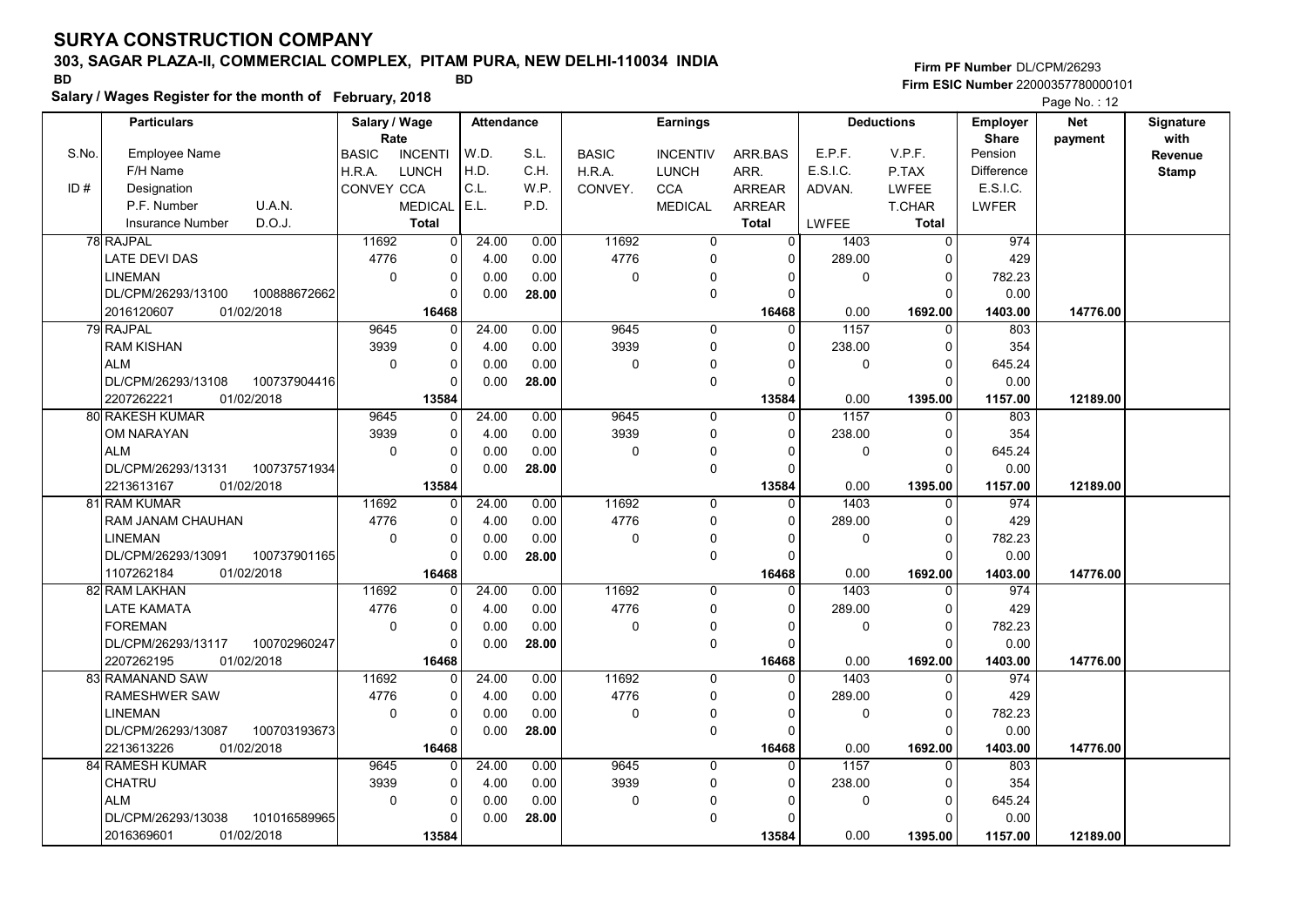# 303, SAGAR PLAZA-II, COMMERCIAL COMPLEX, PITAM PURA, NEW DELHI-110034 INDIA

Salary / Wages Register for the month of February, 2018

### Firm PF Number DL/CPM/26293 Firm ESIC Number <sup>22000357780000101</sup> BD BD

|       | <b>Particulars</b>                 | Salary / Wage     |                | <b>Attendance</b> |       | <b>Earnings</b> |                 |                | <b>Deductions</b> |              | <b>Employer</b>         | <b>Net</b> | Signature    |
|-------|------------------------------------|-------------------|----------------|-------------------|-------|-----------------|-----------------|----------------|-------------------|--------------|-------------------------|------------|--------------|
| S.No. | <b>Employee Name</b>               | Rate              |                | W.D.              | S.L.  |                 |                 |                | E.P.F.            | V.P.F.       | <b>Share</b><br>Pension | payment    | with         |
|       | F/H Name                           | <b>BASIC</b>      | <b>INCENTI</b> | H.D.              | C.H.  | <b>BASIC</b>    | <b>INCENTIV</b> | ARR.BAS        | E.S.I.C.          |              | <b>Difference</b>       |            | Revenue      |
|       |                                    | H.R.A.            | <b>LUNCH</b>   | C.L.              |       | H.R.A.          | <b>LUNCH</b>    | ARR.           |                   | P.TAX        |                         |            | <b>Stamp</b> |
| ID#   | Designation                        | <b>CONVEY CCA</b> |                | E.L.              | W.P.  | CONVEY.         | <b>CCA</b>      | <b>ARREAR</b>  | ADVAN.            | <b>LWFEE</b> | E.S.I.C.                |            |              |
|       | P.F. Number<br>U.A.N.              |                   | <b>MEDICAL</b> |                   | P.D.  |                 | <b>MEDICAL</b>  | ARREAR         |                   | T.CHAR       | LWFER                   |            |              |
|       | D.O.J.<br><b>Insurance Number</b>  |                   | <b>Total</b>   |                   |       |                 |                 | <b>Total</b>   | LWFEE             | Total        |                         |            |              |
|       | 85 RAVI KUMAR RAJBHAR              | 9645              | $\overline{0}$ | 24.00             | 0.00  | 9645            | 0               | $\overline{0}$ | 1157              | $\mathbf 0$  | 803                     |            |              |
|       | <b>SURESH RAJBHAR</b>              | 3939              | 0              | 4.00              | 0.00  | 3939            | $\mathbf 0$     | $\Omega$       | 238.00            | 0            | 354                     |            |              |
|       | <b>ALM</b>                         | $\mathbf 0$       | $\pmb{0}$      | 0.00              | 0.00  | $\mathbf 0$     | $\mathbf{0}$    | $\Omega$       | 0                 | $\Omega$     | 645.24                  |            |              |
|       | DL/CPM/26293/13115<br>101048823565 |                   | $\mathbf 0$    | 0.00              | 28.00 |                 | $\pmb{0}$       | $\Omega$       |                   | $\Omega$     | 0.00                    |            |              |
|       | 01/02/2018<br>2303057723           |                   | 13584          |                   |       |                 |                 | 13584          | 0.00              | 1395.00      | 1157.00                 | 12189.00   |              |
|       | 86 RAVINDER                        | 9645              | $\mathbf 0$    | 24.00             | 0.00  | 9645            | $\mathbf 0$     | $\Omega$       | 1157              | $\mathbf 0$  | 803                     |            |              |
|       | <b>AJIT KUMAR</b>                  | 3939              | 0              | 4.00              | 0.00  | 3939            | 0               | $\Omega$       | 238.00            | $\mathbf 0$  | 354                     |            |              |
|       | <b>ALM</b>                         | $\mathbf 0$       | $\mathbf 0$    | 0.00              | 0.00  | $\mathbf 0$     | 0               | $\Omega$       | 0                 | $\Omega$     | 645.24                  |            |              |
|       | DL/CPM/26293/13124<br>100735790800 |                   | $\Omega$       | 0.00              | 28.00 |                 | $\mathbf 0$     | $\Omega$       |                   | $\Omega$     | 0.00                    |            |              |
|       | 2213997145<br>01/02/2018           |                   | 13584          |                   |       |                 |                 | 13584          | 0.00              | 1395.00      | 1157.00                 | 12189.00   |              |
|       | 87 RAVINDER KUMAR                  | 11692             | $\mathbf 0$    | 24.00             | 0.00  | 11692           | $\mathbf 0$     | 0              | 1403              | $\mathbf 0$  | 974                     |            |              |
|       | <b>PRATAP SINGH</b>                | 4776              | $\mathbf 0$    | 4.00              | 0.00  | 4776            | $\mathbf 0$     | $\Omega$       | 289.00            | $\mathbf 0$  | 429                     |            |              |
|       | <b>LINEMAN</b>                     | $\Omega$          | $\pmb{0}$      | 0.00              | 0.00  | 0               | $\Omega$        | $\Omega$       | 0                 | $\mathbf 0$  | 782.23                  |            |              |
|       | DL/CPM/26293/12942<br>100703120270 |                   | $\mathbf 0$    | 0.00              | 28.00 |                 | $\mathbf 0$     | $\Omega$       |                   | $\Omega$     | 0.00                    |            |              |
|       | 2206568815<br>01/02/2018           |                   | 16468          |                   |       |                 |                 | 16468          | 0.00              | 1692.00      | 1403.00                 | 14776.00   |              |
|       | 88 ROSHAN YADAV                    | 9645              | 0              | 24.00             | 0.00  | 9645            | $\mathbf 0$     | $\Omega$       | 1157              | 0            | 803                     |            |              |
|       | RAM YAGYA YADAV                    | 3939              | $\pmb{0}$      | 4.00              | 0.00  | 3939            | $\mathbf 0$     | $\Omega$       | 238.00            | $\mathbf 0$  | 354                     |            |              |
|       | <b>ALM</b>                         | $\Omega$          | $\mathbf 0$    | 0.00              | 0.00  | $\mathbf 0$     | 0               | $\Omega$       | 0                 | $\Omega$     | 645.24                  |            |              |
|       | 100737935697<br>DL/CPM/26293/12993 |                   | $\mathbf 0$    | 0.00              | 28.00 |                 | $\mathbf 0$     | $\Omega$       |                   | $\Omega$     | 0.00                    |            |              |
|       | 01/02/2018<br>2206570421           |                   | 13584          |                   |       |                 |                 | 13584          | 0.00              | 1395.00      | 1157.00                 | 12189.00   |              |
|       | 89 SAJJAN SINGH                    | 11692             | 0              | 24.00             | 0.00  | 11692           | $\mathbf 0$     | 0              | 1403              | $\mathbf 0$  | 974                     |            |              |
|       | LATE SARDAR SINGH                  | 4776              | $\mathbf 0$    | 4.00              | 0.00  | 4776            | $\mathbf 0$     | $\Omega$       | 289.00            | $\mathbf 0$  | 429                     |            |              |
|       | <b>LINEMAN</b>                     | $\mathbf 0$       | $\mathbf 0$    | 0.00              | 0.00  | 0               | $\mathbf{0}$    | $\Omega$       | 0                 | $\mathbf 0$  | 782.23                  |            |              |
|       | DL/CPM/26293/13025<br>100702962903 |                   | $\mathbf 0$    | 0.00              | 28.00 |                 | $\pmb{0}$       | $\Omega$       |                   | $\Omega$     | 0.00                    |            |              |
|       | 2211694133<br>01/02/2018           |                   | 16468          |                   |       |                 |                 | 16468          | 0.00              | 1692.00      | 1403.00                 | 14776.00   |              |
|       | 90 SANDEEP                         | 11692             | $\Omega$       | 24.00             | 0.00  | 11692           | $\Omega$        | $\Omega$       | 1403              | $\Omega$     | 974                     |            |              |
|       | <b>RAM KUMAR</b>                   | 4776              | 0              | 4.00              | 0.00  | 4776            | $\mathbf 0$     | $\Omega$       | 289.00            | $\mathbf 0$  | 429                     |            |              |
|       | <b>LINEMAN</b>                     | $\mathbf 0$       | 0              | 0.00              | 0.00  | $\mathbf 0$     | $\Omega$        | $\Omega$       | 0                 | $\mathbf 0$  | 782.23                  |            |              |
|       | DL/CPM/26293/13024<br>100703164486 |                   | $\mathbf 0$    | 0.00              | 28.00 |                 | $\mathbf 0$     | 0              |                   | $\Omega$     | 0.00                    |            |              |
|       | 01/02/2018<br>1113011531           |                   | 16468          |                   |       |                 |                 | 16468          | 0.00              | 1692.00      | 1403.00                 | 14776.00   |              |
|       | 91 SANDEEP KUMAR JAISWAL           | 9645              | 0              | 24.00             | 0.00  | 9645            | $\mathbf 0$     | $\Omega$       | 1157              | $\mathbf 0$  | 803                     |            |              |
|       | OM PRAKASH JAISWAL                 | 3939              | $\pmb{0}$      | 4.00              | 0.00  | 3939            | $\mathbf 0$     | $\Omega$       | 238.00            | $\mathbf 0$  | 354                     |            |              |
|       | <b>ALM</b>                         | $\mathbf 0$       | $\pmb{0}$      | 0.00              | 0.00  | 0               | $\mathbf 0$     | O              | 0                 | $\Omega$     | 645.24                  |            |              |
|       | DL/CPM/26293/12971<br>100727142628 |                   | $\Omega$       | 0.00              | 28.00 |                 | $\mathbf 0$     |                |                   | $\Omega$     | 0.00                    |            |              |
|       | 2015973102<br>01/02/2018           |                   | 13584          |                   |       |                 |                 | 13584          | 0.00              | 1395.00      | 1157.00                 | 12189.00   |              |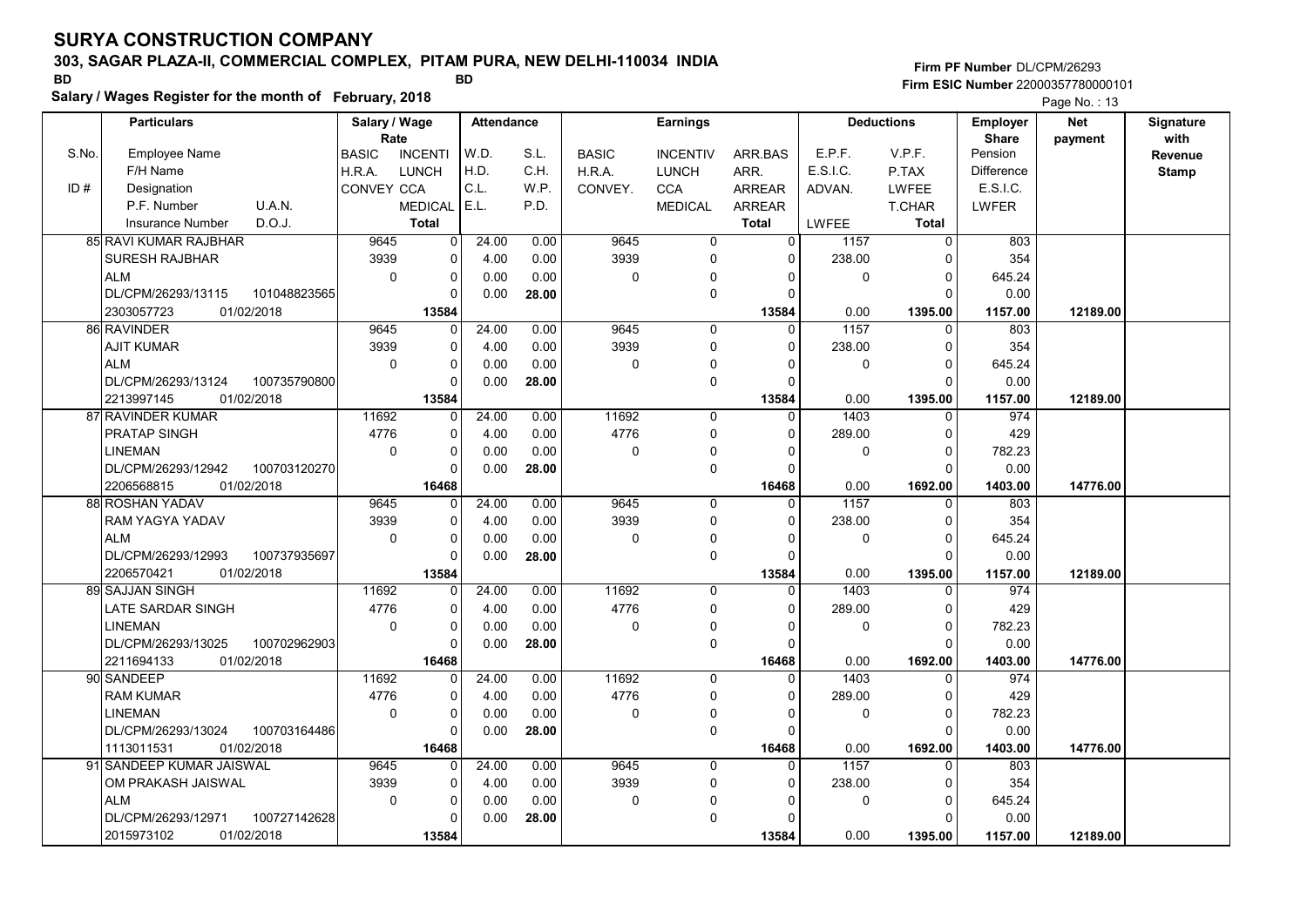# 303, SAGAR PLAZA-II, COMMERCIAL COMPLEX, PITAM PURA, NEW DELHI-110034 INDIA

Salary / Wages Register for the month of February, 2018

### Firm PF Number DL/CPM/26293 Firm ESIC Number <sup>22000357780000101</sup> BD BD

|       | <b>Particulars</b>                |              | Salary / Wage<br>Rate |                |       |       |              | <b>Attendance</b> | <b>Earnings</b> |              |                |                   | <b>Deductions</b> | Employer<br><b>Share</b> | Net<br>payment | Signature<br>with |
|-------|-----------------------------------|--------------|-----------------------|----------------|-------|-------|--------------|-------------------|-----------------|--------------|----------------|-------------------|-------------------|--------------------------|----------------|-------------------|
| S.No. | <b>Employee Name</b>              | <b>BASIC</b> |                       | <b>INCENTI</b> | W.D.  | S.L.  | <b>BASIC</b> | <b>INCENTIV</b>   | ARR.BAS         | E.P.F.       | V.P.F.         | Pension           |                   | Revenue                  |                |                   |
|       | F/H Name                          | H.R.A.       |                       | <b>LUNCH</b>   | H.D.  | C.H.  | H.R.A.       | <b>LUNCH</b>      | ARR.            | E.S.I.C.     | P.TAX          | <b>Difference</b> |                   | <b>Stamp</b>             |                |                   |
| ID#   | Designation                       |              | <b>CONVEY CCA</b>     |                | C.L.  | W.P.  | CONVEY.      | <b>CCA</b>        | <b>ARREAR</b>   | ADVAN.       | <b>LWFEE</b>   | E.S.I.C.          |                   |                          |                |                   |
|       | P.F. Number<br>U.A.N.             |              |                       | <b>MEDICAL</b> | E.L.  | P.D.  |              | <b>MEDICAL</b>    | ARREAR          |              | T.CHAR         | LWFER             |                   |                          |                |                   |
|       | D.O.J.<br><b>Insurance Number</b> |              |                       | <b>Total</b>   |       |       |              |                   | <b>Total</b>    | <b>LWFEE</b> | <b>Total</b>   |                   |                   |                          |                |                   |
|       | 92 SANJEET JHA                    |              | 9645                  | $\overline{0}$ | 16.00 | 0.00  | 6545         | $\overline{0}$    | $\overline{0}$  | 785          | $\overline{0}$ | 545               |                   |                          |                |                   |
|       | LATE VIDUR JHA                    |              | 3939                  | $\overline{0}$ | 3.00  | 0.00  | 2673         | 0                 | 0               | 162.00       | O              | 240               |                   |                          |                |                   |
|       | <b>ALM</b>                        |              | $\mathbf 0$           | $\overline{0}$ | 0.00  | 9.00  | 0            | 0                 | <sup>0</sup>    | $\pmb{0}$    | $\Omega$       | 437.86            |                   |                          |                |                   |
|       | DL/CPM/26293/12977                | 100702964553 |                       | $\Omega$       | 0.00  | 19.00 |              | $\pmb{0}$         | 0               |              | O              | 0.00              |                   |                          |                |                   |
|       | 01/02/2018<br>2012723623          |              |                       | 13584          |       |       |              |                   | 9218            | 0.00         | 947.00         | 785.00            | 8271.00           |                          |                |                   |
|       | 93 SANTOSH                        |              | 11692                 | $\Omega$       | 24.00 | 0.00  | 11692        | $\mathbf 0$       | $\Omega$        | 1403         | $\Omega$       | 974               |                   |                          |                |                   |
|       | <b>JAI RAM</b>                    |              | 4776                  | $\Omega$       | 4.00  | 0.00  | 4776         | 0                 | $\Omega$        | 289.00       | 0              | 429               |                   |                          |                |                   |
|       | <b>LINEMAN</b>                    |              | $\mathbf 0$           | $\mathbf 0$    | 0.00  | 0.00  | 0            | $\pmb{0}$         | 0               | $\pmb{0}$    | 0              | 782.23            |                   |                          |                |                   |
|       | DL/CPM/26293/13023                | 100702884145 |                       | $\Omega$       | 0.00  | 28.00 |              | $\mathbf 0$       | $\Omega$        |              | $\Omega$       | 0.00              |                   |                          |                |                   |
|       | 01/02/2018<br>2207262197          |              |                       | 16468          |       |       |              |                   | 16468           | 0.00         | 1692.00        | 1403.00           | 14776.00          |                          |                |                   |
|       | 94 SATISH KUMAR                   |              | 11692                 | $\Omega$       | 24.00 | 0.00  | 11692        | $\mathbf 0$       | $\Omega$        | 1403         | $\Omega$       | 974               |                   |                          |                |                   |
|       | LATE SUBEY SINGH                  |              | 4776                  | $\mathbf 0$    | 4.00  | 0.00  | 4776         | $\mathbf 0$       | 0               | 289.00       | 0              | 429               |                   |                          |                |                   |
|       | <b>LINEMAN</b>                    |              | $\mathbf 0$           | $\Omega$       | 0.00  | 0.00  | 0            | 0                 | $\Omega$        | $\mathbf 0$  | $\Omega$       | 782.23            |                   |                          |                |                   |
|       | DL/CPM/26293/13121                | 100702964065 |                       | $\Omega$       | 0.00  | 28.00 |              | $\mathbf 0$       | $\Omega$        |              | $\Omega$       | 0.00              |                   |                          |                |                   |
|       | 2213905895<br>01/02/2018          |              |                       | 16468          |       |       |              |                   | 16468           | 0.00         | 1692.00        | 1403.00           | 14776.00          |                          |                |                   |
|       | 95 SATYWAN                        |              | 9645                  | $\Omega$       | 24.00 | 0.00  | 9645         | $\mathbf 0$       | 0               | 1157         | O              | 803               |                   |                          |                |                   |
|       | SAWROOP SINGH                     |              | 3939                  | $\Omega$       | 4.00  | 0.00  | 3939         | $\pmb{0}$         | $\Omega$        | 238.00       | $\Omega$       | 354               |                   |                          |                |                   |
|       | <b>ALM</b>                        |              | 0                     | $\Omega$       | 0.00  | 0.00  | 0            | $\pmb{0}$         |                 | $\mathbf 0$  | $\Omega$       | 645.24            |                   |                          |                |                   |
|       | DL/CPM/26293/13105                | 100738267043 |                       | $\Omega$       | 0.00  | 28.00 |              | $\mathbf 0$       | $\Omega$        |              | O              | 0.00              |                   |                          |                |                   |
|       | 01/02/2018<br>2212579232          |              |                       | 13584          |       |       |              |                   | 13584           | 0.00         | 1395.00        | 1157.00           | 12189.00          |                          |                |                   |
|       | 96 SHIV SARAN                     |              | 9645                  | $\Omega$       | 24.00 | 0.00  | 9645         | $\mathbf 0$       | $\Omega$        | 1157         | $\Omega$       | 803               |                   |                          |                |                   |
|       | <b>HARPAL SINGH</b>               |              | 3939                  | $\Omega$       | 4.00  | 0.00  | 3939         | $\Omega$          | $\Omega$        | 238.00       | $\Omega$       | 354               |                   |                          |                |                   |
|       | <b>ALM</b>                        |              | 0                     | $\mathbf 0$    | 0.00  | 0.00  | 0            | 0                 | $\Omega$        | 0            | 0              | 645.24            |                   |                          |                |                   |
|       | DL/CPM/26293/12995                | 100702863352 |                       | $\Omega$       | 0.00  | 28.00 |              | $\mathbf 0$       | $\Omega$        |              | $\Omega$       | 0.00              |                   |                          |                |                   |
|       | 2207256138<br>01/02/2018          |              |                       | 13584          |       |       |              |                   | 13584           | 0.00         | 1395.00        | 1157.00           | 12189.00          |                          |                |                   |
|       | 97 SHIVSHANKAR                    |              | 9645                  |                | 24.00 | 0.00  | 9645         | $\Omega$          | $\Omega$        | 1157         | $\Omega$       | 803               |                   |                          |                |                   |
|       | LATE CHAVDHARI RAM                |              | 3939                  | $\mathbf 0$    | 4.00  | 0.00  | 3939         | $\mathbf 0$       | $\Omega$        | 238.00       | $\Omega$       | 354               |                   |                          |                |                   |
|       | <b>ALM</b>                        |              | $\mathbf 0$           | $\Omega$       | 0.00  | 0.00  | 0            | $\mathbf 0$       | $\Omega$        | $\Omega$     | $\Omega$       | 645.24            |                   |                          |                |                   |
|       | DL/CPM/26293/13035                | 100702958998 |                       | $\Omega$       | 0.00  | 28.00 |              | $\mathbf 0$       | $\Omega$        |              | $\Omega$       | 0.00              |                   |                          |                |                   |
|       | 2207262218<br>01/02/2018          |              |                       | 13584          |       |       |              |                   | 13584           | 0.00         | 1395.00        | 1157.00           | 12189.00          |                          |                |                   |
|       | 98 SHRI PAL                       |              | 11692                 | $\mathbf{0}$   | 24.00 | 0.00  | 11692        | $\mathbf 0$       | $\Omega$        | 1403         | 0              | 974               |                   |                          |                |                   |
|       | LATE CHOHAL SINGH                 |              | 4776                  | $\Omega$       | 4.00  | 0.00  | 4776         | $\pmb{0}$         | $\Omega$        | 289.00       | 0              | 429               |                   |                          |                |                   |
|       | <b>LINEMAN</b>                    |              | 0                     | $\Omega$       | 0.00  | 0.00  | 0            | 0                 | $\Omega$        | $\mathbf 0$  | $\Omega$       | 782.23            |                   |                          |                |                   |
|       | DL/CPM/26293/13078                | 100737050502 |                       | $\Omega$       | 0.00  | 28.00 |              | $\mathbf 0$       | $\Omega$        |              | $\Omega$       | 0.00              |                   |                          |                |                   |
|       | 2207256149<br>01/02/2018          |              |                       | 16468          |       |       |              |                   | 16468           | 0.00         | 1692.00        | 1403.00           | 14776.00          |                          |                |                   |
|       |                                   |              |                       |                |       |       |              |                   |                 |              |                |                   |                   |                          |                |                   |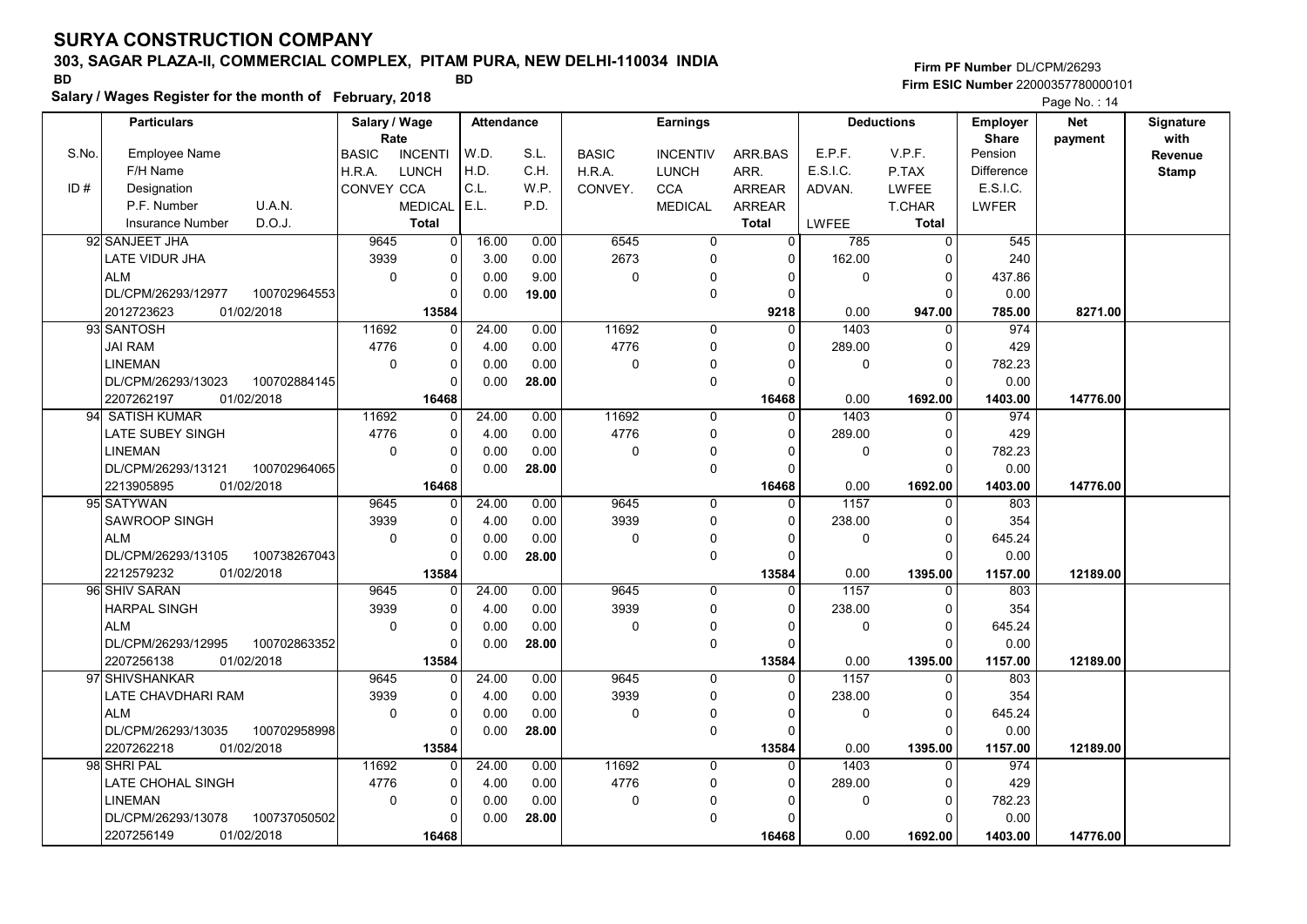# 303, SAGAR PLAZA-II, COMMERCIAL COMPLEX, PITAM PURA, NEW DELHI-110034 INDIA

Salary / Wages Register for the month of February, 2018

### Firm PF Number DL/CPM/26293 Firm ESIC Number <sup>22000357780000101</sup> BD BD

|       | <b>Particulars</b>                 |              | Salary / Wage<br>Rate |       | Attendance | <b>Earnings</b> |                 |               | <b>Deductions</b> |                | Employer                | <b>Net</b> | Signature<br>with |
|-------|------------------------------------|--------------|-----------------------|-------|------------|-----------------|-----------------|---------------|-------------------|----------------|-------------------------|------------|-------------------|
| S.No. | <b>Employee Name</b>               | <b>BASIC</b> | <b>INCENTI</b>        | W.D.  | S.L.       | <b>BASIC</b>    | <b>INCENTIV</b> | ARR.BAS       | E.P.F.            | V.P.F.         | <b>Share</b><br>Pension | payment    | Revenue           |
|       | F/H Name                           | H.R.A.       | <b>LUNCH</b>          | H.D.  | C.H.       | H.R.A.          | <b>LUNCH</b>    | ARR.          | E.S.I.C.          | P.TAX          | <b>Difference</b>       |            | <b>Stamp</b>      |
| ID#   | Designation                        | CONVEY CCA   |                       | C.L.  | W.P.       | CONVEY.         | <b>CCA</b>      | <b>ARREAR</b> | ADVAN.            | LWFEE          | E.S.I.C.                |            |                   |
|       | P.F. Number<br>U.A.N.              |              | <b>MEDICAL</b>        | E.L.  | P.D.       |                 | <b>MEDICAL</b>  | <b>ARREAR</b> |                   | T.CHAR         | LWFER                   |            |                   |
|       | D.O.J.<br><b>Insurance Number</b>  |              | <b>Total</b>          |       |            |                 |                 | Total         | LWFEE             | <b>Total</b>   |                         |            |                   |
|       | 99 SHYAM BABU                      | 9645         | $\overline{0}$        | 24.00 | 0.00       | 9645            | 0               | $\mathbf 0$   | 1157              | $\overline{0}$ | 803                     |            |                   |
|       | SURESH SINGH                       | 3939         | $\mathbf 0$           | 4.00  | 0.00       | 3939            | 0               | $\mathbf 0$   | 238.00            | $\Omega$       | 354                     |            |                   |
|       | <b>ALM</b>                         | $\mathbf 0$  | $\mathbf 0$           | 0.00  | 0.00       | 0               | 0               | $\Omega$      | $\mathbf{0}$      | $\Omega$       | 645.24                  |            |                   |
|       | DL/CPM/26293/12643<br>100964075537 |              | $\Omega$              | 0.00  | 28.00      |                 | 0               | $\Omega$      |                   | $\Omega$       | 0.00                    |            |                   |
|       | 2205486451<br>01/11/2016           |              | 13584                 |       |            |                 |                 | 13584         | 0.00              | 1395.00        | 1157.00                 | 12189.00   |                   |
|       | 100 SONU                           | 16468        | $\mathbf 0$           | 20.00 | 0.00       | 14115           | $\mathbf 0$     | $\Omega$      | $\Omega$          | $\Omega$       | $\mathbf 0$             |            |                   |
|       | <b>JAIPAL SINGH</b>                | 0            | $\Omega$              | 4.00  | 0.00       | 0               | 0               | $\Omega$      | 248.00            | 0              | $\Omega$                |            |                   |
|       | LINEMAN                            | $\Omega$     | $\Omega$              | 0.00  | 4.00       | 0               | 0               | $\Omega$      | $\mathbf{0}$      | $\Omega$       | 670.46                  |            |                   |
|       |                                    |              | $\Omega$              | 0.00  | 24.00      |                 | 0               | $\Omega$      |                   | $\Omega$       | 0.00                    |            |                   |
|       | 01/02/2018<br>2206568802           |              | 16468                 |       |            |                 |                 | 14115         | 0.00              | 248.00         | 0.00                    | 13867.00   |                   |
|       | 101 SONU                           | 11692        | $\Omega$              | 24.00 | 0.00       | 11692           | $\mathbf 0$     | $\Omega$      | 1403              | $\Omega$       | 974                     |            |                   |
|       | <b>JAI BHAGWAN</b>                 | 4776         | $\mathbf 0$           | 4.00  | 0.00       | 4776            | 0               | $\Omega$      | 289.00            | $\Omega$       | 429                     |            |                   |
|       | <b>TO</b>                          | 0            | $\overline{0}$        | 0.00  | 0.00       | $\pmb{0}$       | 0               | $\Omega$      | $\mathbf 0$       | $\mathbf 0$    | 782.23                  |            |                   |
|       | 101180664139<br>DL/CPM/26293/      |              | $\Omega$              | 0.00  | 28.00      |                 | 0               | $\Omega$      |                   | $\Omega$       | 0.00                    |            |                   |
|       | 2016692396<br>01/02/2018           |              | 16468                 |       |            |                 |                 | 16468         | 0.00              | 1692.00        | 1403.00                 | 14776.00   |                   |
|       | 102 SUBHASH SAH                    | 9645         | $\Omega$              | 24.00 | 0.00       | 9645            | 0               | $\mathbf 0$   | 1157              | $\Omega$       | 803                     |            |                   |
|       | LATE JAI RAM SAH                   | 3939         | $\mathbf 0$           | 4.00  | 0.00       | 3939            | 0               | $\mathbf 0$   | 238.00            | 0              | 354                     |            |                   |
|       | <b>ALM</b>                         | $\Omega$     | $\mathbf 0$           | 0.00  | 0.00       | $\mathbf 0$     | 0               | $\Omega$      | $\mathbf{0}$      | $\Omega$       | 645.24                  |            |                   |
|       | 100702959937<br>DL/CPM/26293/13034 |              | $\Omega$              | 0.00  | 28.00      |                 | 0               | $\Omega$      |                   | $\Omega$       | 0.00                    |            |                   |
|       | 01/02/2018<br>2210045413           |              | 13584                 |       |            |                 |                 | 13584         | 0.00              | 1395.00        | 1157.00                 | 12189.00   |                   |
|       | <b>103 SUBHASH THAKUR</b>          | 11692        | 0                     | 24.00 | 0.00       | 11692           | $\mathbf 0$     | $\mathbf 0$   | 1403              | $\Omega$       | 974                     |            |                   |
|       | PRAMOD THAKUR                      | 4776         | $\Omega$              | 4.00  | 0.00       | 4776            | 0               | $\Omega$      | 289.00            | $\Omega$       | 429                     |            |                   |
|       | <b>LINEMAN</b>                     | $\mathbf 0$  | $\pmb{0}$             | 0.00  | 0.00       | 0               | 0               | $\Omega$      | $\mathbf 0$       | $\mathbf 0$    | 782.23                  |            |                   |
|       | DL/CPM/26293/13085<br>100703118582 |              | $\Omega$              | 0.00  | 28.00      |                 | 0               | $\Omega$      |                   | $\Omega$       | 0.00                    |            |                   |
|       | 01/02/2018<br>2213737936           |              | 16468                 |       |            |                 |                 | 16468         | 0.00              | 1692.00        | 1403.00                 | 14776.00   |                   |
|       | 104 SULTAN SINGH TOMER             | 11692        | $\Omega$              | 24.00 | 0.00       | 11692           | $\Omega$        | $\Omega$      | 1403              | $\Omega$       | 974                     |            |                   |
|       | LATE BHAWAR SINGH                  | 4776         | $\mathbf 0$           | 4.00  | 0.00       | 4776            | 0               | $\Omega$      | 289.00            | $\Omega$       | 429                     |            |                   |
|       | <b>LINEMAN</b>                     | $\mathbf 0$  | $\mathbf 0$           | 0.00  | 0.00       | 0               | 0               | $\Omega$      | $\mathbf{0}$      | $\mathbf 0$    | 782.23                  |            |                   |
|       | DL/CPM/26293/13022<br>100737048565 |              | $\Omega$              | 0.00  | 28.00      |                 | 0               | $\Omega$      |                   | $\Omega$       | 0.00                    |            |                   |
|       | 2211830679<br>01/02/2018           |              | 16468                 |       |            |                 |                 | 16468         | 0.00              | 1692.00        | 1403.00                 | 14776.00   |                   |
|       | 105 SUMIT KUMAR DAHIYA             | 11692        | $\Omega$              | 24.00 | 0.00       | 11692           | $\mathbf 0$     | $\Omega$      | 1403              | $\mathbf{0}$   | 974                     |            |                   |
|       | <b>CHANDER BHAN</b>                | 4776         | $\mathbf 0$           | 4.00  | 0.00       | 4776            | 0               | $\mathbf 0$   | 289.00            | 0              | 429                     |            |                   |
|       | <b>TO</b>                          | $\mathbf 0$  | $\mathbf 0$           | 0.00  | 0.00       | 0               | 0               | $\Omega$      | $\mathbf 0$       | 0              | 782.23                  |            |                   |
|       | DL/CPM/26293/13129<br>100736199372 |              | $\Omega$              | 0.00  | 28.00      |                 | 0               | $\Omega$      |                   | $\Omega$       | 0.00                    |            |                   |
|       | 2213756787<br>01/02/2018           |              | 16468                 |       |            |                 |                 | 16468         | 0.00              | 1692.00        | 1403.00                 | 14776.00   |                   |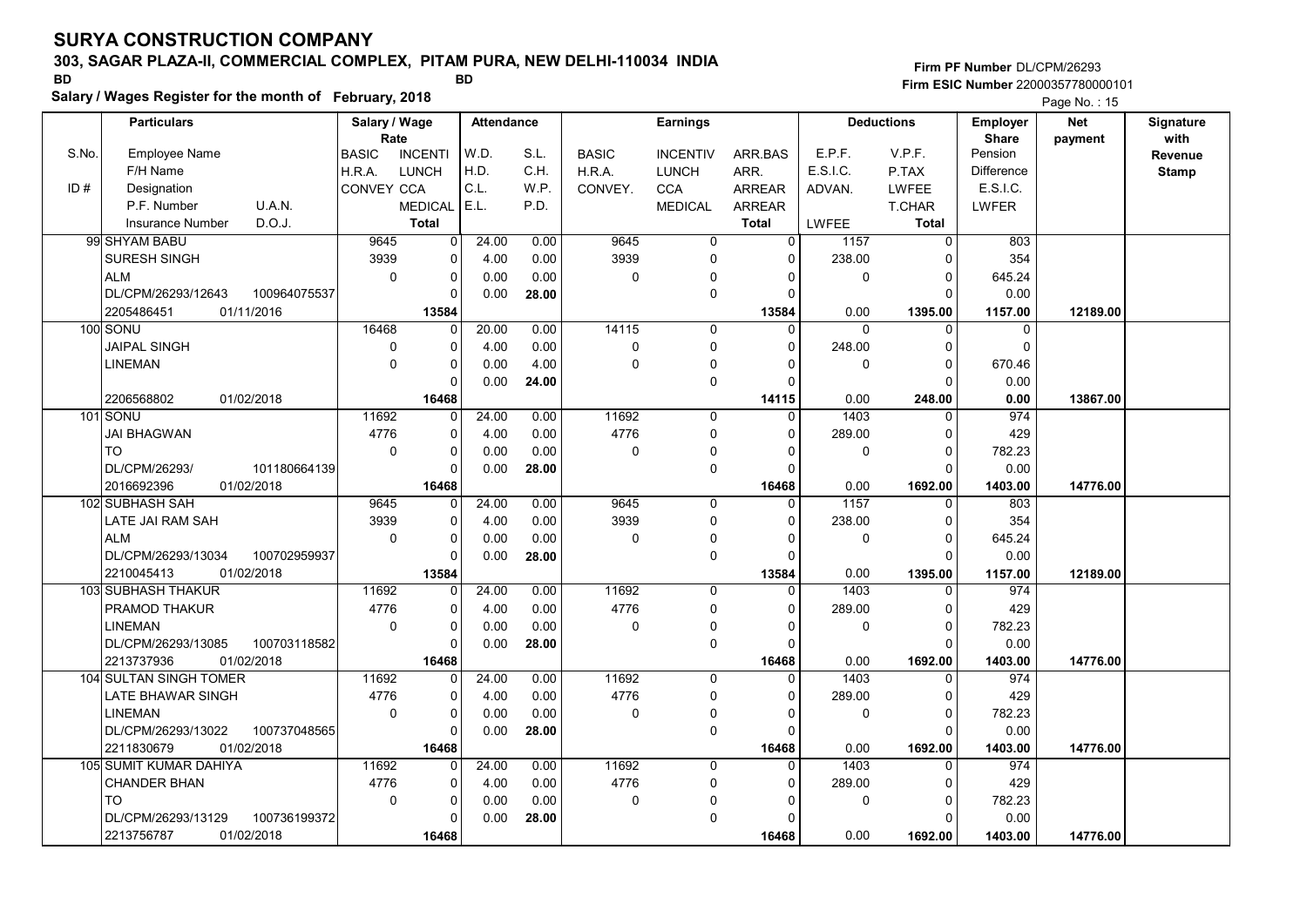# 303, SAGAR PLAZA-II, COMMERCIAL COMPLEX, PITAM PURA, NEW DELHI-110034 INDIA

Salary / Wages Register for the month of February, 2018

### Firm PF Number DL/CPM/26293 Firm ESIC Number <sup>22000357780000101</sup> BD BD

|       | <b>Particulars</b>       |              | Salary / Wage |                | <b>Attendance</b><br>Rate |       | <b>Earnings</b> |                 |                |              | <b>Deductions</b> | <b>Employer</b>         | <b>Net</b> | Signature       |
|-------|--------------------------|--------------|---------------|----------------|---------------------------|-------|-----------------|-----------------|----------------|--------------|-------------------|-------------------------|------------|-----------------|
| S.No. | <b>Employee Name</b>     |              | <b>BASIC</b>  | <b>INCENTI</b> | W.D.                      | S.L.  | <b>BASIC</b>    | <b>INCENTIV</b> | ARR.BAS        | E.P.F.       | V.P.F.            | <b>Share</b><br>Pension | payment    | with<br>Revenue |
|       | F/H Name                 |              | H.R.A.        | <b>LUNCH</b>   | H.D.                      | C.H.  | H.R.A.          | <b>LUNCH</b>    | ARR.           | E.S.I.C.     | P.TAX             | <b>Difference</b>       |            | <b>Stamp</b>    |
| ID#   | Designation              |              | CONVEY CCA    |                | C.L.                      | W.P.  | CONVEY.         | <b>CCA</b>      | <b>ARREAR</b>  | ADVAN.       | <b>LWFEE</b>      | E.S.I.C.                |            |                 |
|       | P.F. Number              | U.A.N.       |               | <b>MEDICAL</b> | E.L.                      | P.D.  |                 | <b>MEDICAL</b>  | <b>ARREAR</b>  |              | <b>T.CHAR</b>     | LWFER                   |            |                 |
|       | <b>Insurance Number</b>  | D.O.J.       |               | <b>Total</b>   |                           |       |                 |                 | <b>Total</b>   | <b>LWFEE</b> | <b>Total</b>      |                         |            |                 |
|       | 106 SUNIL KR PANDAY      |              | 11692         | 0              | 24.00                     | 0.00  | 11692           | $\mathbf 0$     | $\overline{0}$ | 1403         | $\overline{0}$    | 974                     |            |                 |
|       | HARI PD PANDAY           |              | 4776          | 0              | 4.00                      | 0.00  | 4776            | $\Omega$        | $\Omega$       | 289.00       | $\Omega$          | 429                     |            |                 |
|       | <b>LINEMAN</b>           |              | $\mathbf 0$   | 0              | 0.00                      | 0.00  | 0               | 0               | $\Omega$       | 0            | $\Omega$          | 782.23                  |            |                 |
|       | DL/CPM/26293/12949       | 100736611959 |               | $\Omega$       | 0.00                      | 28.00 |                 | $\mathbf 0$     | $\Omega$       |              | $\Omega$          | 0.00                    |            |                 |
|       | 2206570418               | 01/02/2018   |               | 16468          |                           |       |                 |                 | 16468          | 0.00         | 1692.00           | 1403.00                 | 14776.00   |                 |
|       | 107 SURENDER             |              | 9645          | 0              | 24.00                     | 0.00  | 9645            | $\mathbf 0$     | $\mathbf 0$    | 1157         | $\mathbf 0$       | 803                     |            |                 |
|       | <b>CHANDGI RAM</b>       |              | 3939          | 0              | 4.00                      | 0.00  | 3939            | $\mathbf 0$     | $\Omega$       | 238.00       | $\Omega$          | 354                     |            |                 |
|       | <b>ALM</b>               |              | $\Omega$      | 0              | 0.00                      | 0.00  | 0               | 0               | $\Omega$       | 0            | $\Omega$          | 645.24                  |            |                 |
|       | DL/CPM/26293/13107       | 100702763554 |               | 0              | 0.00                      | 28.00 |                 | $\mathbf 0$     | $\Omega$       |              | $\Omega$          | 0.00                    |            |                 |
|       | 2211620795               | 01/02/2018   |               | 13584          |                           |       |                 |                 | 13584          | 0.00         | 1395.00           | 1157.00                 | 12189.00   |                 |
|       | 108 SURENDER SHARMA      |              | 11692         | 0              | 24.00                     | 0.00  | 11692           | $\mathbf 0$     | $\Omega$       | 1403         | $\Omega$          | 974                     |            |                 |
|       | <b>JAI CHAND</b>         |              | 4776          | 0              | 4.00                      | 0.00  | 4776            | $\mathbf 0$     | $\Omega$       | 289.00       | $\Omega$          | 429                     |            |                 |
|       | <b>LINEMAN</b>           |              | $\mathbf 0$   | 0              | 0.00                      | 0.00  | 0               | 0               | $\Omega$       | 0            | $\Omega$          | 782.23                  |            |                 |
|       | DL/CPM/26293/12955       | 100702883474 |               | 0              | 0.00                      | 28.00 |                 | $\mathbf 0$     | $\Omega$       |              | $\Omega$          | 0.00                    |            |                 |
|       | 2212840958               | 01/02/2018   |               | 16468          |                           |       |                 |                 | 16468          | 0.00         | 1692.00           | 1403.00                 | 14776.00   |                 |
|       | 109 SURENDER SINGH       |              | 9645          | 0              | 24.00                     | 0.00  | 9645            | $\mathbf 0$     | $\Omega$       | 1157         | $\mathbf{0}$      | 803                     |            |                 |
|       | <b>MAAN SINGH</b>        |              | 3939          | 0              | 4.00                      | 0.00  | 3939            | $\Omega$        | $\Omega$       | 238.00       | $\Omega$          | 354                     |            |                 |
|       | <b>ALM</b>               |              | $\mathbf 0$   | 0              | 0.00                      | 0.00  | 0               | $\mathbf 0$     | $\Omega$       | $\mathbf 0$  | $\Omega$          | 645.24                  |            |                 |
|       | DL/CPM/26293/13219       | 100737215691 |               | $\Omega$       | 0.00                      | 28.00 |                 | $\mathbf 0$     | $\Omega$       |              | $\Omega$          | 0.00                    |            |                 |
|       | 2206585064               | 01/02/2018   |               | 13584          |                           |       |                 |                 | 13584          | 0.00         | 1395.00           | 1157.00                 | 12189.00   |                 |
|       | 110 SURENDRA             |              | 11692         | <sup>0</sup>   | 24.00                     | 0.00  | 11692           | $\Omega$        | $\Omega$       | 1403         | $\Omega$          | 974                     |            |                 |
|       | <b>KALLU RAM</b>         |              | 4776          | 0              | 4.00                      | 0.00  | 4776            | $\mathbf 0$     | $\Omega$       | 289.00       | $\Omega$          | 429                     |            |                 |
|       | <b>LINEMAN</b>           |              | $\mathbf 0$   | 0              | 0.00                      | 0.00  | $\Omega$        | $\Omega$        | $\mathbf{0}$   | $\mathbf 0$  | $\mathbf 0$       | 782.23                  |            |                 |
|       | DL/CPM/26293/13094       | 100702912463 |               | $\Omega$       | 0.00                      | 28.00 |                 | $\mathbf 0$     | $\Omega$       |              | $\Omega$          | 0.00                    |            |                 |
|       | 2213791370               | 01/02/2018   |               | 16468          |                           |       |                 |                 | 16468          | 0.00         | 1692.00           | 1403.00                 | 14776.00   |                 |
|       | 111 TRIBHUWAN PRASAD     |              | 11692         | $\Omega$       | 24.00                     | 0.00  | 11692           | 0               | $\Omega$       | 1403         | $\Omega$          | 974                     |            |                 |
|       | <b>VISHWANATH PRASAD</b> |              | 4776          | 0              | 4.00                      | 0.00  | 4776            | 0               | $\mathbf 0$    | 289.00       | $\mathbf 0$       | 429                     |            |                 |
|       | <b>LINEMAN</b>           |              | $\mathbf 0$   | 0              | 0.00                      | 0.00  | 0               | 0               | $\Omega$       | 0            | $\Omega$          | 782.23                  |            |                 |
|       | DL/CPM/26293/13088       | 100738874044 |               | 0              | 0.00                      | 28.00 |                 | $\mathbf 0$     | $\Omega$       |              | $\Omega$          | 0.00                    |            |                 |
|       | 2213786178               | 01/02/2018   |               | 16468          |                           |       |                 |                 | 16468          | 0.00         | 1692.00           | 1403.00                 | 14776.00   |                 |
|       | 112 VINIT SHARMA         |              | 11692         | 0              | 24.00                     | 0.00  | 11692           | $\mathbf 0$     | $\Omega$       | 1403         | $\mathbf 0$       | 974                     |            |                 |
|       | <b>MUKESH SHARMA</b>     |              | 4776          | 0              | 4.00                      | 0.00  | 4776            | $\mathbf 0$     | $\mathbf{0}$   | 289.00       | $\Omega$          | 429                     |            |                 |
|       | <b>TO</b>                |              | 0             | 0              | 0.00                      | 0.00  | 0               | 0               | $\Omega$       | 0            | $\Omega$          | 782.23                  |            |                 |
|       | DL/CPM/26293/13102       | 100703039661 |               | $\Omega$       | 0.00                      | 28.00 |                 | $\Omega$        | $\Omega$       |              | $\Omega$          | 0.00                    |            |                 |
|       | 2213664708               | 01/02/2018   |               | 16468          |                           |       |                 |                 | 16468          | 0.00         | 1692.00           | 1403.00                 | 14776.00   |                 |